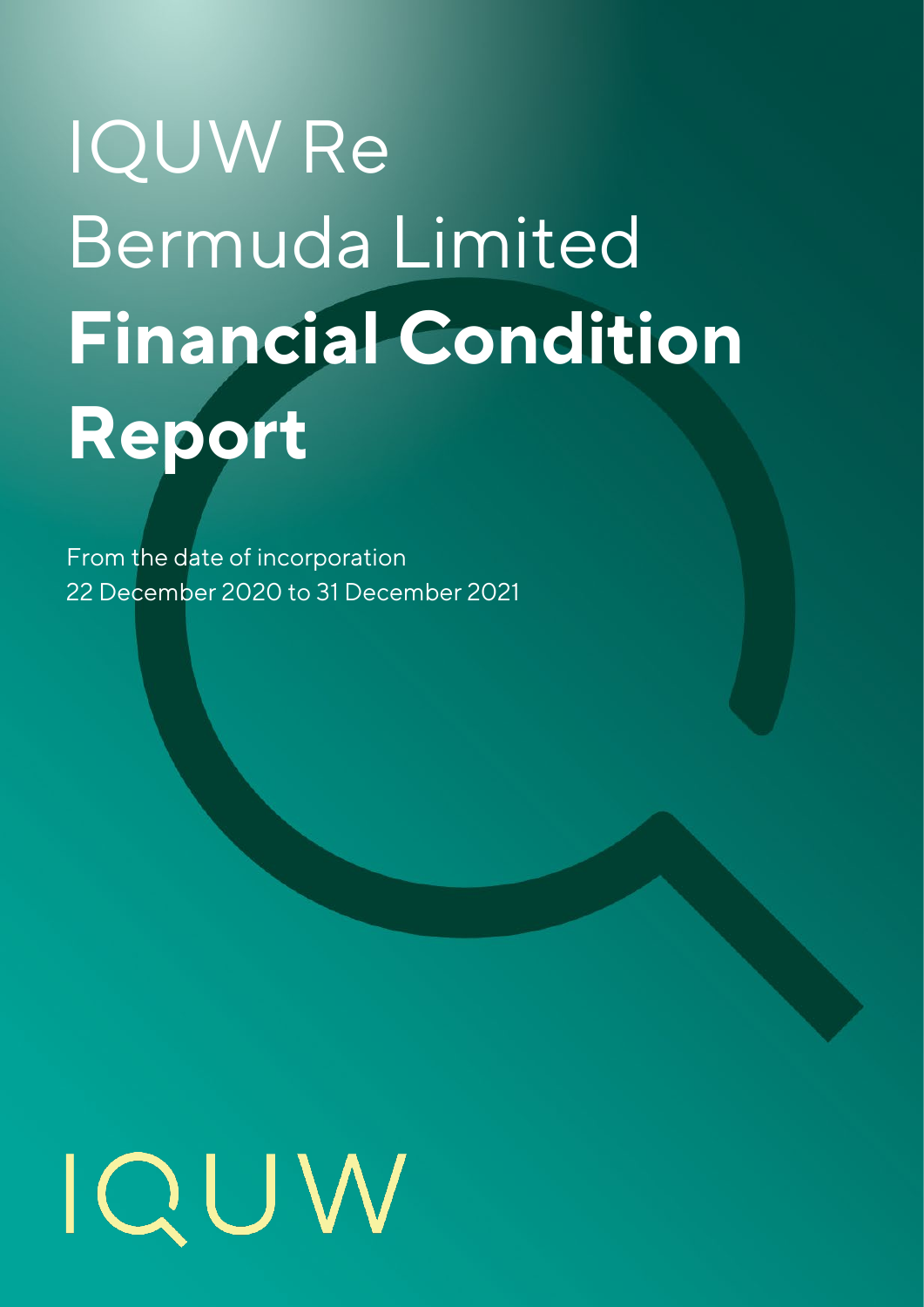### **Contents**

|                         |                                                                                                                                                                                                                                | 4              |
|-------------------------|--------------------------------------------------------------------------------------------------------------------------------------------------------------------------------------------------------------------------------|----------------|
|                         |                                                                                                                                                                                                                                | 4              |
| 1                       |                                                                                                                                                                                                                                |                |
| 1.1                     |                                                                                                                                                                                                                                |                |
| 1.2                     |                                                                                                                                                                                                                                | 5              |
| 1.3                     |                                                                                                                                                                                                                                |                |
| 1.4                     |                                                                                                                                                                                                                                |                |
| 1.5                     |                                                                                                                                                                                                                                |                |
| 1.6                     |                                                                                                                                                                                                                                | $\overline{7}$ |
| 1.7                     |                                                                                                                                                                                                                                |                |
| $\mathbf{2}$            | Governance structure 2000 and 2000 and 2000 and 2000 and 2000 and 2000 and 2000 and 2000 and 2000 and 2000 and 2000 and 2000 and 2000 and 2000 and 2000 and 2000 and 2000 and 2000 and 2000 and 2000 and 2000 and 2000 and 200 |                |
| 2.1                     |                                                                                                                                                                                                                                |                |
| 2.2                     |                                                                                                                                                                                                                                |                |
| 2.3                     |                                                                                                                                                                                                                                | 8              |
| 2.4                     |                                                                                                                                                                                                                                |                |
| 2.5                     |                                                                                                                                                                                                                                |                |
| 2.6                     | Line 2 - Risk Management & Compliance (Second Line of Defence)_______________________________9                                                                                                                                 |                |
| 2.7                     | Line 3 - Independent Assurance/Internal Audit (Third Line of Defence) ___________________10                                                                                                                                    |                |
| 2.8                     |                                                                                                                                                                                                                                |                |
| 2.9                     |                                                                                                                                                                                                                                |                |
| 2.10                    |                                                                                                                                                                                                                                |                |
| 2.11                    | Actuarial 11                                                                                                                                                                                                                   |                |
| $\overline{\mathbf{3}}$ |                                                                                                                                                                                                                                | $\frac{11}{2}$ |
| 3.1                     |                                                                                                                                                                                                                                |                |
| 3.2                     |                                                                                                                                                                                                                                |                |
| 3.3                     |                                                                                                                                                                                                                                |                |
| 3.4                     |                                                                                                                                                                                                                                |                |
| 3.5                     |                                                                                                                                                                                                                                |                |
| 3.6                     |                                                                                                                                                                                                                                | 14             |
| 3.7                     |                                                                                                                                                                                                                                |                |
| 3.8                     |                                                                                                                                                                                                                                |                |
| 3.9                     |                                                                                                                                                                                                                                |                |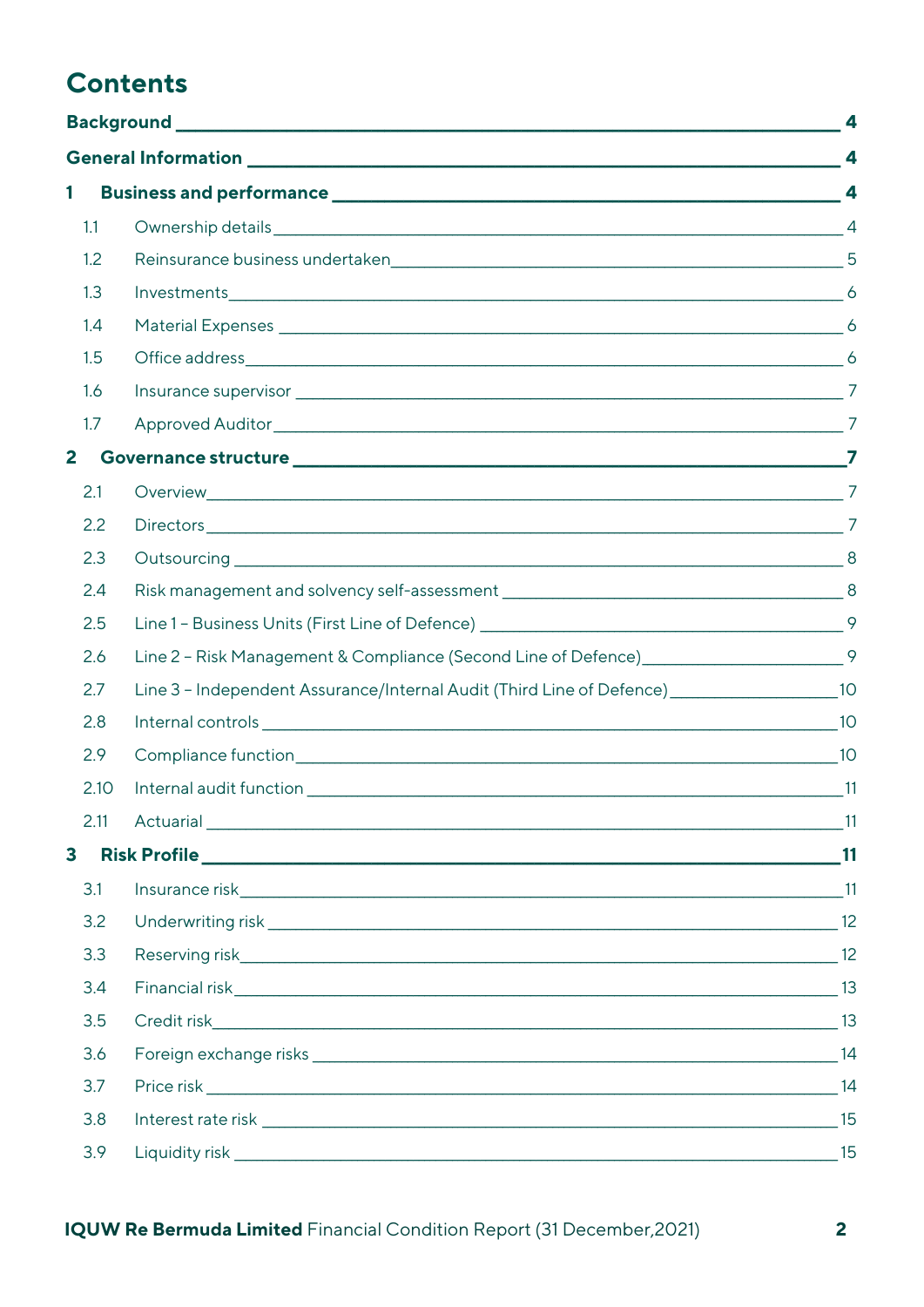|  |  | 3.10 Operational risk 15   |                  |
|--|--|----------------------------|------------------|
|  |  |                            |                  |
|  |  |                            |                  |
|  |  |                            |                  |
|  |  |                            |                  |
|  |  |                            |                  |
|  |  | 5 Capital management 18 18 |                  |
|  |  |                            |                  |
|  |  |                            | $\frac{1}{2}$ 19 |
|  |  |                            | 20               |
|  |  | 21                         |                  |
|  |  |                            |                  |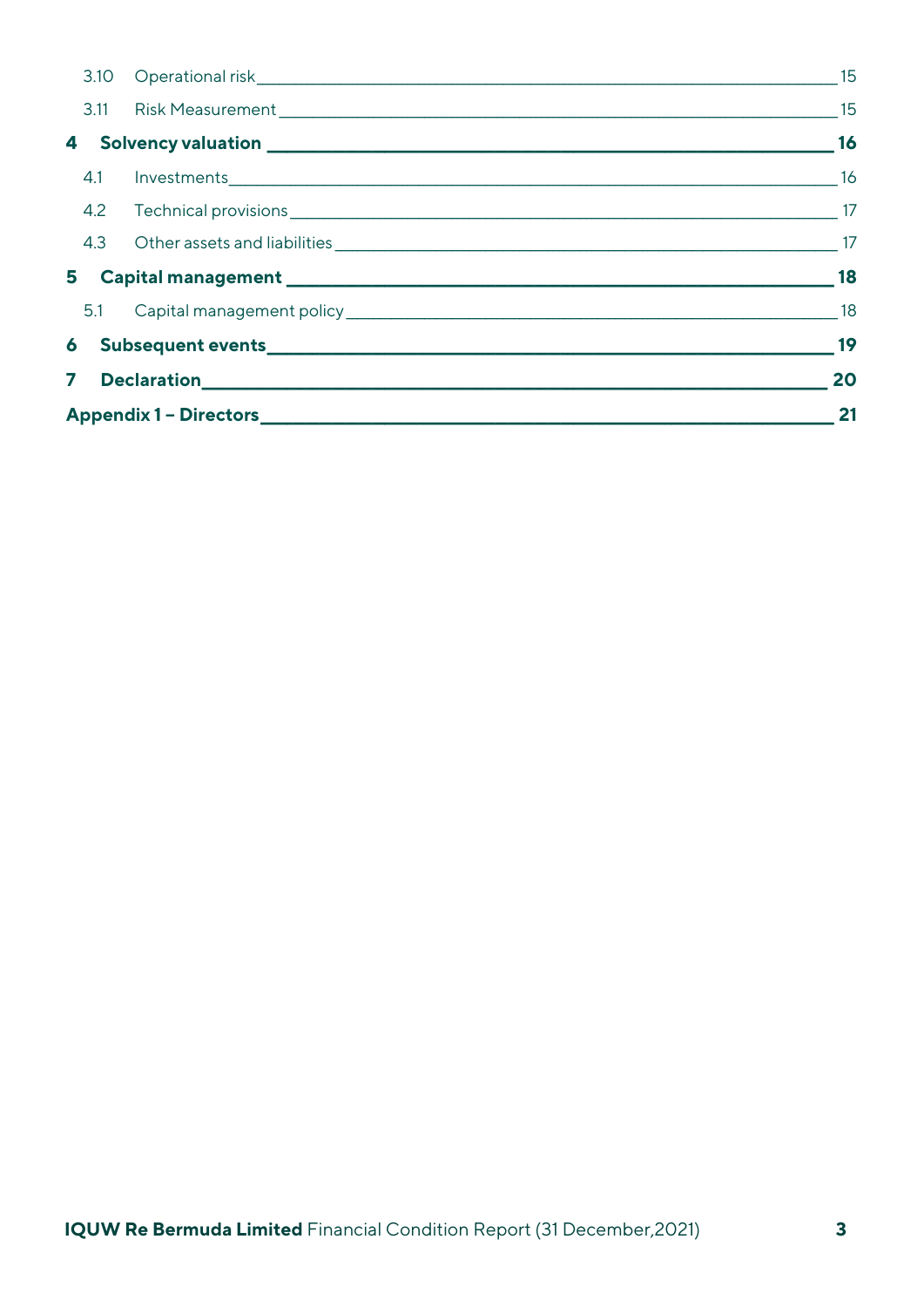#### <span id="page-3-0"></span>**Background**

In accordance with the Insurance (Public Disclosure) Rules 2015, the Bermuda Monetary Authority (the "BMA") requires Bermudian insurers to publish a Financial Condition Report (the "FCR"). The presentation of the FCR is not templated by the BMA. A copy of the FCR is required to be published on the insurer's website within 14 days of the date it was filed with the regulator. The purpose of the FCR is to provide stakeholders with additional information on the financial condition of the insurer over and above that contained in the annual financial statements. The FCR contains qualitative and quantitative information on the corporate governance framework, solvency, financial performance and business operations of the insurer.

#### <span id="page-3-1"></span>**General Information**

IQUW Re Bermuda Limited (the "Company") was incorporated in Bermuda on 22 December 2020 and subsequently licenced in Bermuda as a Class 3B commercial insurer. The Company's registered office is 22 Victoria Street, Hamilton, Bermuda, HM 12. The Company received capital funding on 27 May 2021.

The Company was authorised by the Bermuda Monetary Authority, effective 4 June 2021, as a Class 3B commercial insurer to carry out the activities described below.

#### <span id="page-3-2"></span>**1 Business and performance**

#### <span id="page-3-3"></span>**1.1 Ownership details**

The Company is a wholly owned subsidiary of IQUW Midco Bermuda Limited ("Midco"), a company incorporated in Bermuda as a private company limited by shares. Midco's registered office is 22 Victoria Street, Hamilton, Bermuda, HM 12. The Company and its parent form part of a group of companies, of which the ultimate parent is IQUW Holdings Bermuda Limited (the "IQUW Group" or "the Group"). An abridged organisation chart is presented below.

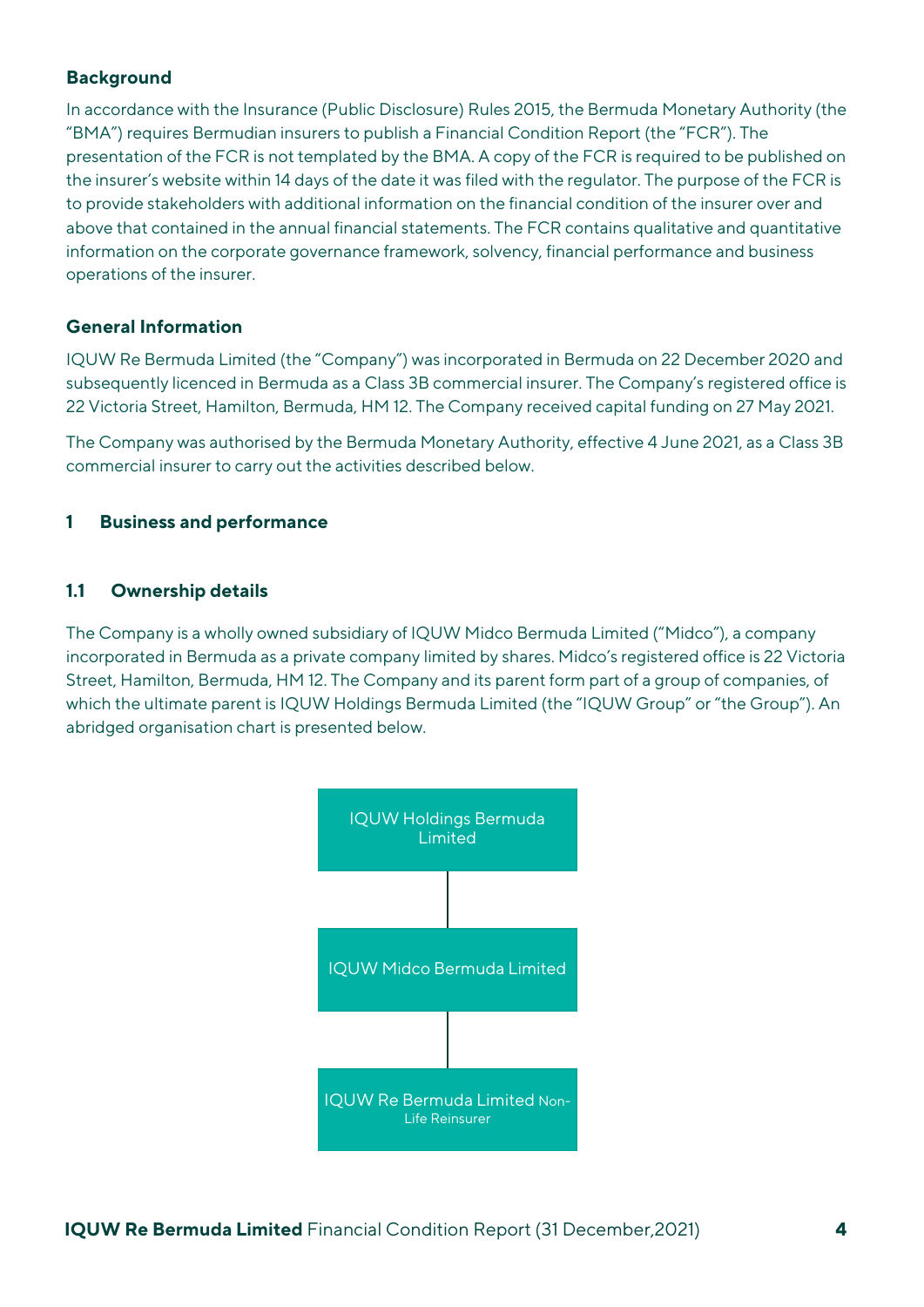#### <span id="page-4-0"></span>**1.2 Reinsurance business undertaken**

The Company underwrites a whole-account quota share agreement ("QSA") with IQUW Corporate Member Limited, ("Corporate Member"). The principal activity of the Corporate Member is that of a corporate member at Lloyd's, investing in the underwriting capacity of syndicates in the Lloyd's market. The Corporate Member participates on Syndicate 218 and, from January 2021, on Syndicate 1856, (the "Syndicates") which are managed by IQUW Syndicate Management Limited (the "managing agent" or "IQUW SML").

The principal activity of Syndicate 218 is the transaction of general insurance business focussed on specialist motor insurance business. The principal activity of Syndicate 1856 is the transaction of general insurance and reinsurance business at Lloyd's and through the Lloyd's Brussels platform. Syndicate 1856 was remediated and repurposed in 2021 after its acquisition by the IQUW Group as part of the Group's strategy to expand from its core motor business and enter specialty commercial lines and reinsurance. Syndicate 1856 now underwrites a mixture of reinsurance, property, marine, energy and professional lines business, as well as a range of specialty lines including terrorism and political risks.

The Corporate Member entered a whole-account quota share reinsurance agreement with the Company, in which the Corporate Member cedes 65% of its result of the 2021 year of account to the Company, with a ceding commission payable by the Company to the Corporate Member.

Total premiums written for the period to December 31,2021 were \$343m. Premiums written by line of business, as defined by the BMA, are presented below:

|                             | USD             |
|-----------------------------|-----------------|
| International motor         | 196m            |
| Property catastrophe        | 52m             |
| Professional lines          | 32m             |
| Property (non-proportional) | 31 <sub>m</sub> |
| Energy/marine               | 24m             |
| Property (proportional)     | 8m              |
| Total                       |                 |
|                             |                 |

Premiums written by geographical zone comprise approximately \$230m from the United Kingdom, \$82m from the US, with the remainder principally from Europe, Japan, Australia and Canada.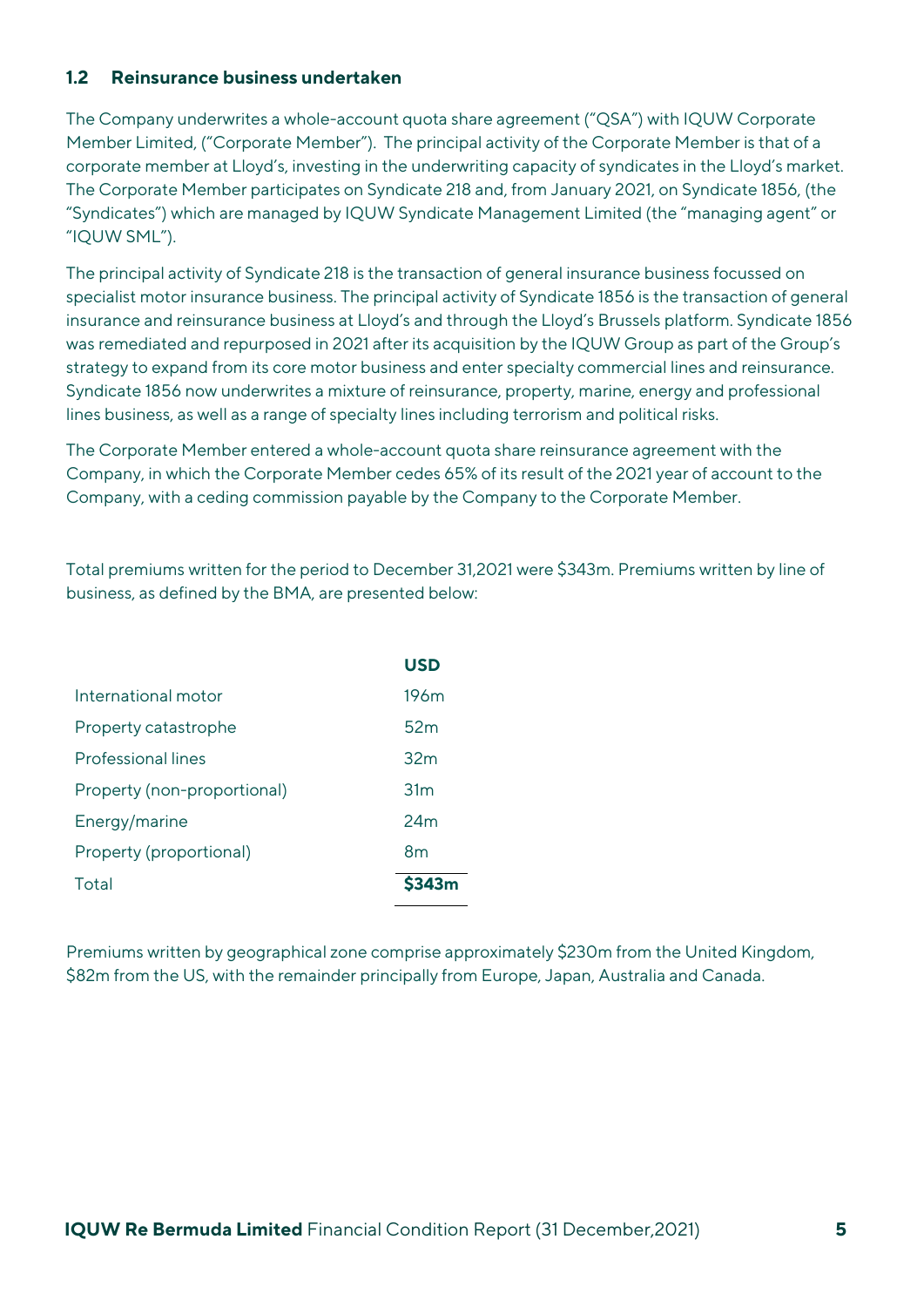#### <span id="page-5-0"></span>**1.3 Investments**

#### **Investments by asset class as at 31 December 2021**

|                                                             | <b>USD</b>      |
|-------------------------------------------------------------|-----------------|
| Debt and fixed income securities                            | 227m            |
| Deposits with credit institutions/cash and cash equivalents | 71 <sub>m</sub> |
| Total investments and cash equivalents                      |                 |

| Investment Income                                                  | USD                 |
|--------------------------------------------------------------------|---------------------|
| Income from financial assets at fair value through profit and loss | 1.1 <sub>m</sub>    |
| Investment management expenses                                     | (0.1m)              |
| Net realised loss on investments                                   | (0.0 <sub>m</sub> ) |
| Net unrealised loss on investments                                 | (2.5m)              |
| Investment return for the period ending 31 December 2021           | S(1.5m)             |

#### <span id="page-5-1"></span>**1.4 Material Expenses**

The Company's material expenses are driven by claims, acquisition costs and operational expenses.

|                                      | <b>USD</b>       |
|--------------------------------------|------------------|
| Claims                               | 114 <sub>m</sub> |
| Acquisition costs and other expenses |                  |
| <b>Total</b>                         | \$188m           |

#### <span id="page-5-2"></span>**1.5 Office address**

Registered office

Canon's Court 22 Victoria Street Hamilton HM12 Bermuda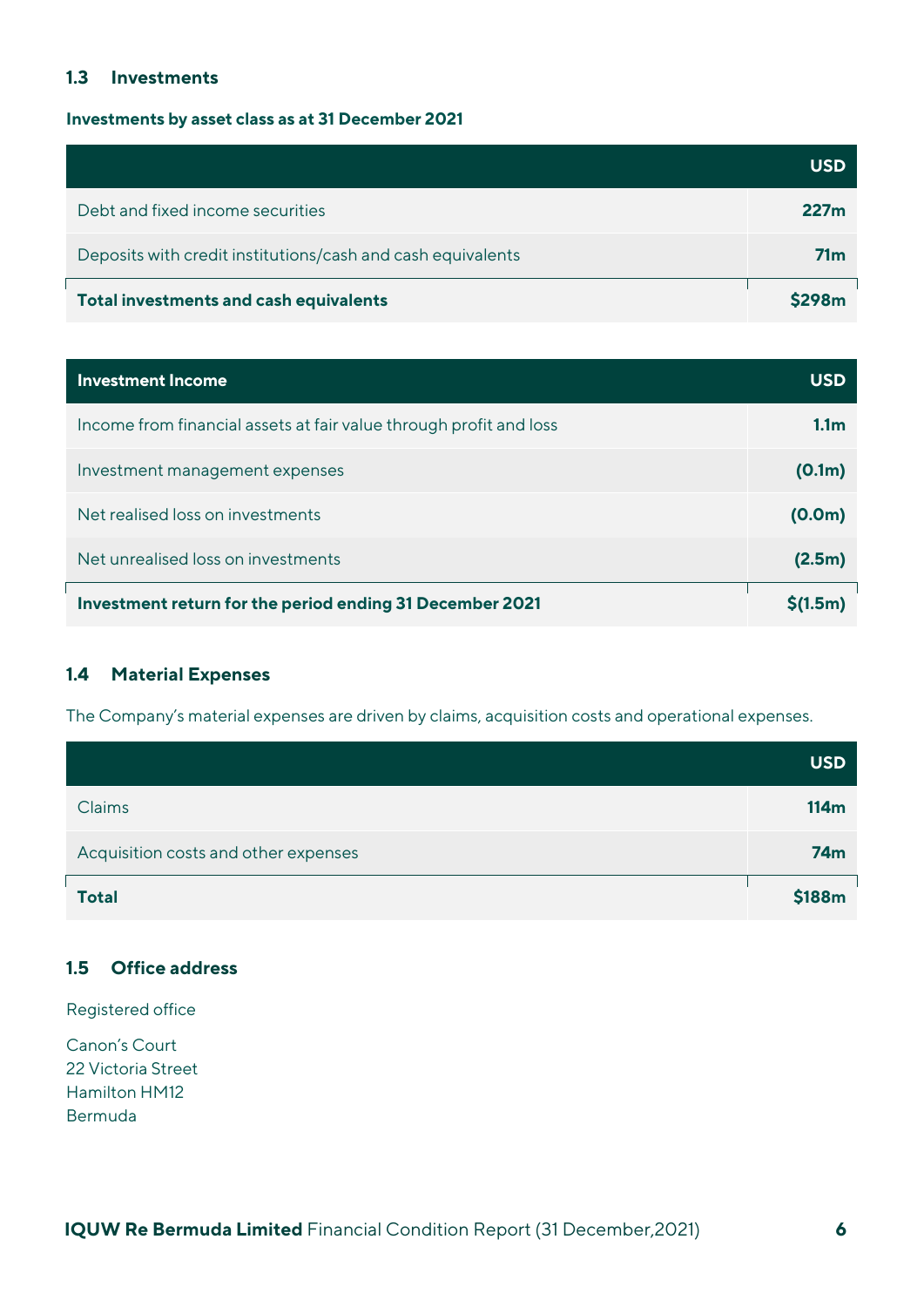#### <span id="page-6-0"></span>**1.6 Insurance supervisor**

Bermuda Monetary Authority BMA House, 43 Victoria Street Hamilton HM12, Bermuda Telephone: +1 441 295 5278 Website: www.bma.bm

#### <span id="page-6-1"></span>**1.7 Approved Auditor**

PricewaterhouseCoopers Ltd., Bermuda Washington Mall 16 Church Street Hamilton HM11, Bermuda Telephone: +1 441 295 2000 Website: www.pwc.com/bm

#### <span id="page-6-2"></span>**2 Governance structure**

#### <span id="page-6-3"></span>**2.1 Overview**

The Company has established and maintains a sound corporate governance and risk management framework having regard to the principles of corporate discipline, accountability, responsibility, compliance and oversight in line with best international practice and Bermuda regulation. The board of directors (the "Board") manages the Company's affairs and has overall fiduciary responsibility for the Company. The Board meets on a regular basis in Bermuda and the standing Board meeting agenda items include the detailed review of financial, underwriting and investment performance.

The Board has delegated certain functions to three committees, the audit and risk committee, the investment committee and the remuneration committee. Committee functions and responsibilities are governed by terms of reference established by the Board. Committee members include directors with additional members appointed by the Board.

#### <span id="page-6-4"></span>**2.2 Directors**

The Board is comprised of four executive directors and two independent non-executive directors. Details of the Board members and their experience can be found in Appendix 1.

The compensation philosophy is designed to attract and retain top quality talent in the re/insurance industry and to create long-term alignment of interest with other key IQUW stakeholders including policyholders, regulators, and shareholders. The renumeration committee operates in accordance with terms of reference which are set by the Board.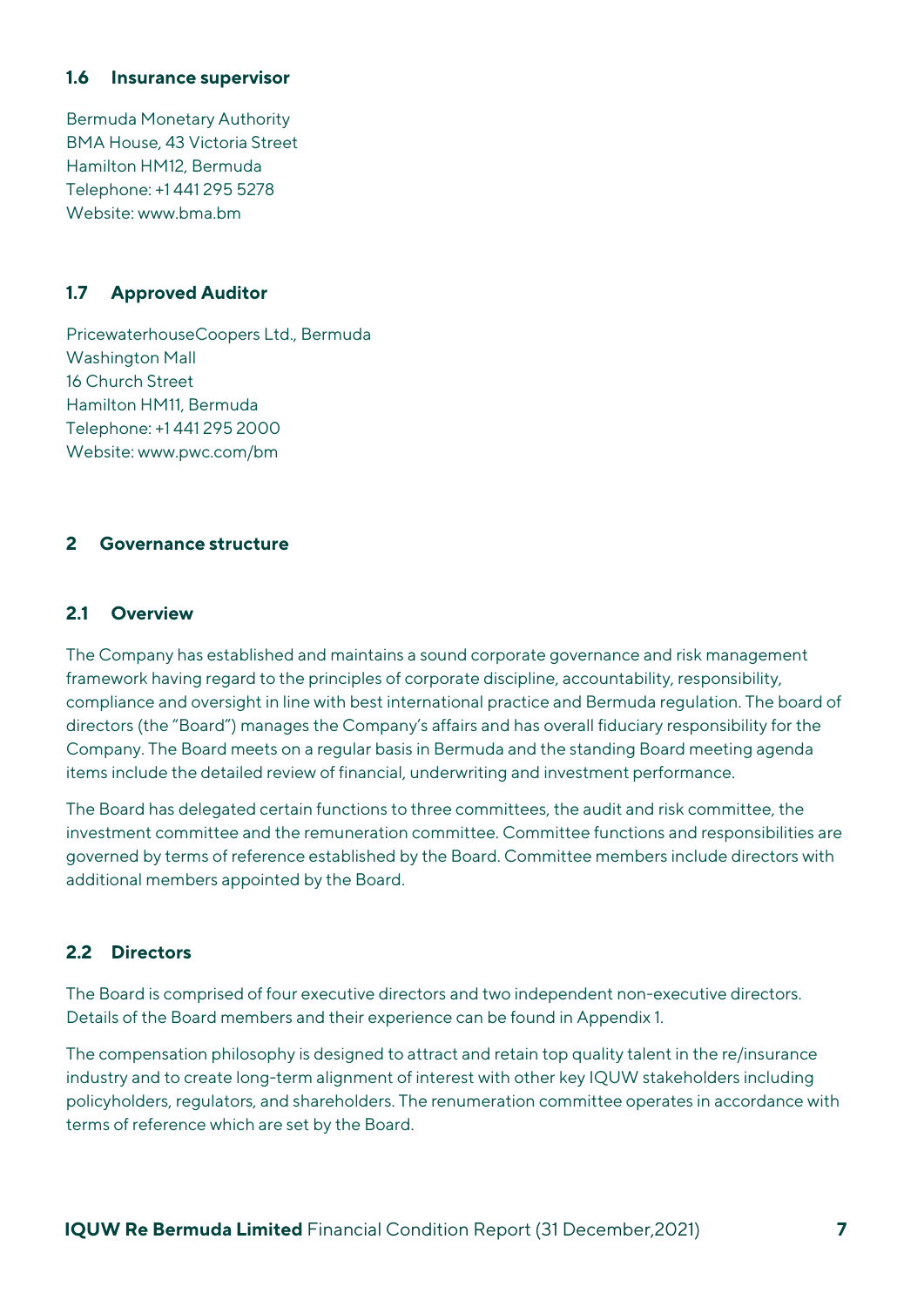The Company does not provide supplementary pension or early retirement schemes for Board members or senior executives

No material transactions are in place with shareholder controllers, persons who exercise significant influence, the Board or senior executives.

#### **Fitness and propriety requirement**

Fitness and propriety are assessed for any prospective Director prior to their joining the Board. Employees are assessed for their fitness and propriety at appointment, including an assessment of integrity, reputation and competence. IQUW conducts background checks, reference checks, verification of designations and other verifications as part of its hiring process.

#### <span id="page-7-0"></span>**2.3 Outsourcing**

The Company outsources certain operational activities to third-party service providers. Outsourcing arrangements are governed by service level agreements.

The Board and management retain responsibility for outsourced activities and maintain oversight of the functions carried out by each third-party service provider. Management of the Company conduct reviews of services provided by each third party and considers the appropriateness of their continuing engagement. Management of the Company maintain an outsourcing policy for governing the arrangements and contracts with third party suppliers. Service providers throughout the reporting period are listed below.

- Insurance manager Horseshoe Management Limited.
- Investment services Conning Asset Management Limited.
- Corporate secretarial services Appleby Global Corporate Services (Bermuda) Limited.

The Company also outsources certain operational activities to other group companies. During the period risk management, actuarial, internal audit, finance, HR, technology and administrative support were outsourced to group companies. The Company remains responsible for all decision making and supervision of such services.

#### <span id="page-7-1"></span>**2.4 Risk management and solvency self-assessment**

The Board are responsible for the oversight of the risk management policy. The main objective of risk management is to protect shareholders and reinsurance counterparties. Risk management is embedded into the Company's operations through processes and procedures that have developed by the management and reviewed by the Board.

The Company has risk management processes in place, which identify, asses, control, monitor and periodically review risks that the Company is or might be exposed to and how those risks might impact the overall risk profile. These risks are reflected in the Company's risk register which is reviewed by the Board.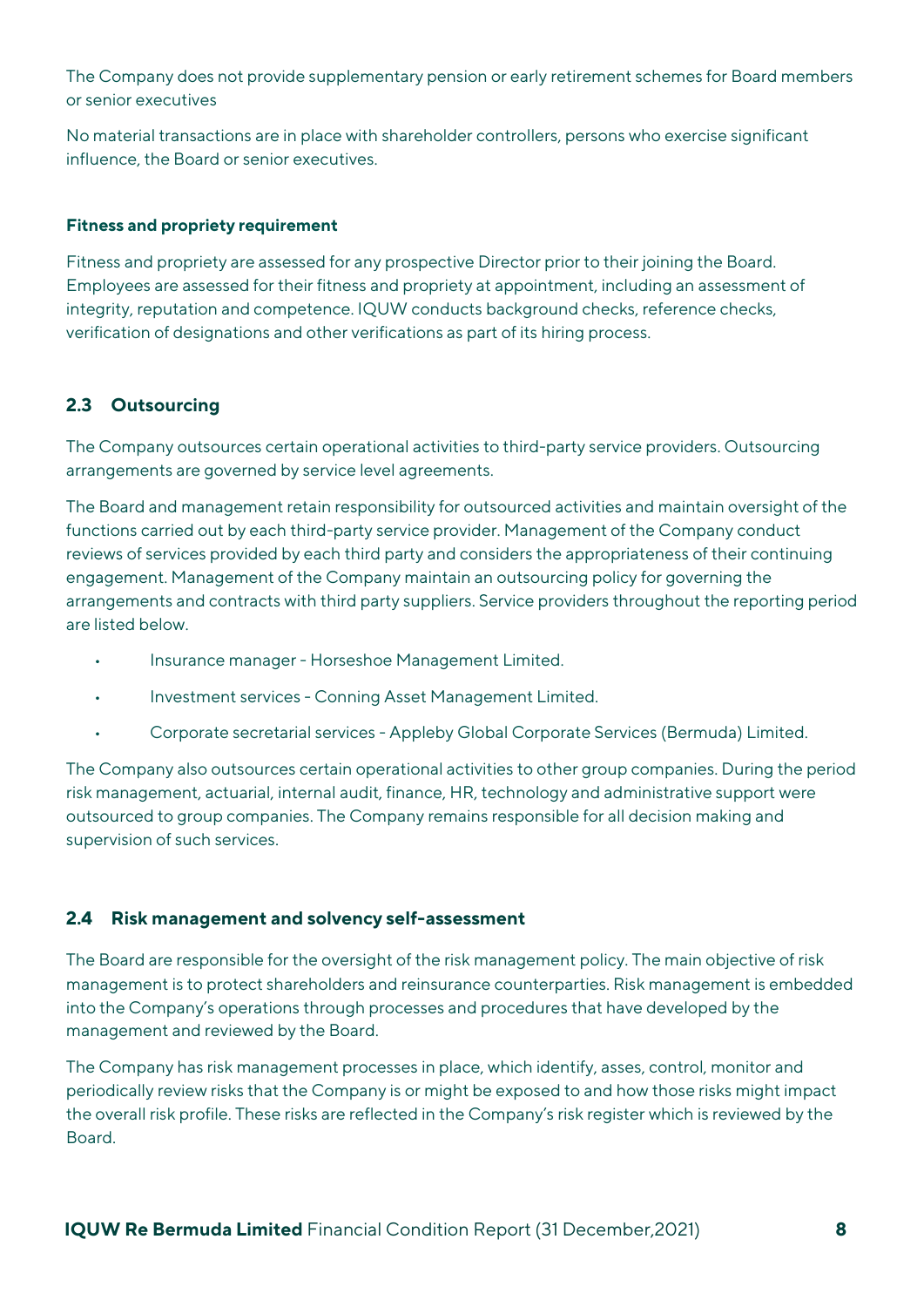The Board has documented procedures to mitigate and control each of the risks identified within the risk register, which address underwriting, investment, credit, operational, legal, strategic and reputational risks. These are subject to Board review and approval on an annual basis. The Board has reviewed the potential impact various risks might have upon the Company to determine whether such risks are material and what actions can be made to manage and mitigate material risks to the Company.

The Company has established strict reporting and reviewing processes along the entire underwriting and investment process to ensure that risks are not only identified but also that risk measures and controls are in place to take appropriate actions.

In connection with reviewing and approving the capital management process and capital allocation of the Company, the Company assesses its capital adequacy according to the Bermuda Monetary Authority requirements. The Company documents its Commercial Insurer's Solvency Self-Assessment ("CISSA") and Bermuda Solvency Capital Requirement ("BSCR") processes and submits them to the Board for approval.

Overall responsibility for Risk Management rests with the Board, which exercises its responsibility through the Risk Management Framework.

Integral to an effective Risk Management Framework is the internal control environment. A "three lines of defence" model is operated that defines the roles and responsibilities for internal control across the company; a summary of which follows:

#### <span id="page-8-0"></span>**2.5 Line 1 – Business Units (First Line of Defence)**

As previously stated, the Board sets the corporate and operational strategies and in doing so sets the risk appetites within which the business shall operate. The key risks to those strategies are allocated to risk owners (set at an Executive level and may be delegated) and recorded in the risk register. A suite of controls is developed around these risks, which are also allocated to individuals and recorded in the risk register. All staff members are responsible for the effective management of risk including the identification of new and emerging risks.

To support the activities and operational processes of the business, a suite of policies and procedures are prepared. These policies and procedures reflect the strategies employed by the business and provide direction to all staff in the performance of their roles and responsibilities. Senior and Executive Management provide oversight of the day-to-day operation of the business.

#### <span id="page-8-1"></span>**2.6 Line 2 – Risk Management & Compliance (Second Line of Defence)**

Risk Management is responsible for aligning the Risk Management Strategy with the corporate and operational strategies set by the Board, facilitating the implementation and operation of Risk Management processes and procedures and supporting risk mitigation strategies. Risk Management is also integral to the business planning process to ensure that the framework continues to meet and reflect the needs of the business. Risk Management is appropriately positioned to provide challenge to key control owners and risk owners on the adequacy of the control environment and provide insight into the business planning process and any emerging risks relevant to the strategic objectives of the business.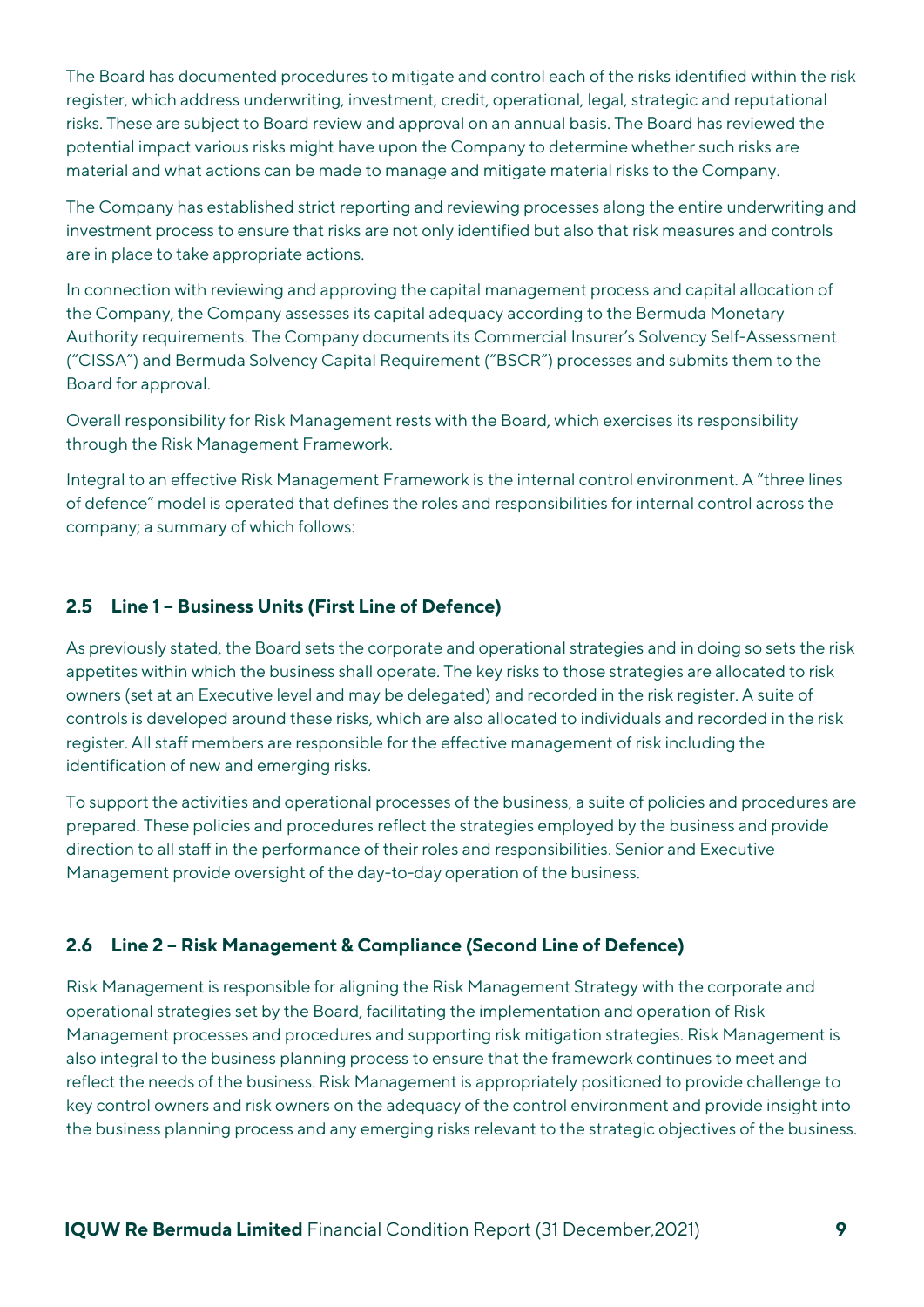The Compliance function is responsible for ensuring the business operates within the laws, byelaws, regulations and rules published and in force by domestic and international legislators and regulators in each of the relevant trading jurisdictions.

#### <span id="page-9-0"></span>**2.7 Line 3 – Independent Assurance/Internal Audit (Third Line of Defence)**

Internal Audit is responsible for providing independent assurance to the Board, via the ARCC, as to the effectiveness of the internal control environment. This assurance is achieved via the implementation of an approved rolling, risk-based programme of work involving the substantive testing of the control environment across the key areas of the business. The scope of each review, where applicable, will include an assessment of compliance with external legal and regulatory requirements, internal policies and procedures, the effectiveness of the control environment and the impact on the relevant area of risk. The outputs from the work of internal audit will be considered as part of the risk assessment process.

External audit is specifically responsible for the accuracy and completeness of the financial statements, in terms of representing a true and fair view of the company's financial position, and to opine as to its position as a going concern. In undertaking this work, external audit will also review and opine on the internal controls surrounding its financial systems; including IT. As with Internal Audit, the findings of the work undertaken by external audit will be considered as part of the risk assessment process.

#### <span id="page-9-1"></span>**2.8 Internal controls**

The Board is responsible for establishing and maintaining effective internal control. The Board oversees the internal control framework and is supported by the audit and risk committee, the investment committee and the remuneration committee.

The Company's internal control framework covers a range of processes including underwriting, claims, investments, risk management and operation functions. The Company has in place various policies to manage the assumption of risk. The policies provide for the Company's risk limits and tolerance levels as well as the process for ensuring compliance with the risk profile of the Company.

#### <span id="page-9-2"></span>**2.9 Compliance function**

The Board has the responsibility to ensure regulatory compliance. The compliance program of the Company ensures compliance with internal controls, policies and procedures, as well as laws and regulations and is reviewed on a regular basis. The role of the Company's compliance function is to:

- train and advise the business to promote a thorough understanding of regulatory requirements and the regulatory environment in which it operates
- identify and evaluate regulatory risk and advise on ways to manage and mitigate the risk to protect the Company and its clients
- to track, assess and communicate the impact of new regulation in a manner tailored to the business
- advise the business concerning the design and implementation of controls; and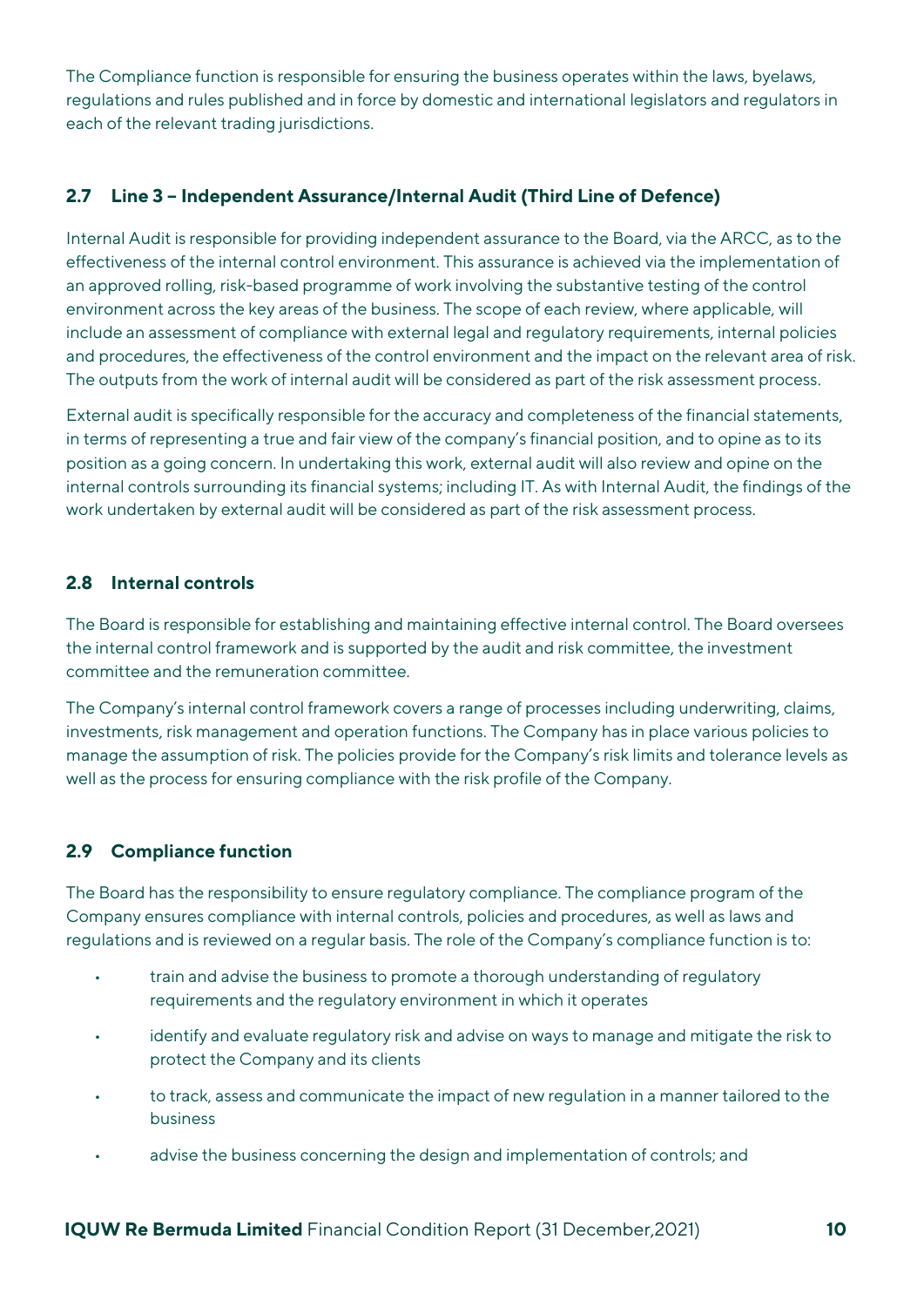• monitor the behaviours and controls within the business and promote a compliance culture.

The Company is committed to preventing, detecting and deterring the use of its products and services, for the purposes of money laundering and terrorist financing. The Board adopts policies and procedures in relation to anti-terrorist financing, anti-bribery and corruption.

The Board is provided with regular compliance and regulatory updates and reporting.

#### <span id="page-10-0"></span>**2.10 Internal audit function**

The purpose of Internal Audit is to provide independent and objective assurance to the Board on the internal control environment, assist the firm to achieve its strategy, add value and improve business operations. The Internal Audit function's mission is to enhance and protect organisational value by providing risk-based, independent and objective assurance, advice and insight. Internal Audit helps the firm to achieve its objectives by bringing a systematic and disciplined approach to evaluate and improve the design and operating effectiveness of governance processes, risk management procedures, internal controls and information systems whilst working within the Global Institute of Internal Auditors (IIA) International Professional Practice Framework (IPPF) and the UK Financial Services (FS) Code. Internal Audit has free and unrestricted access to the Board of Directors, the Chair of the Board and the Audit Committee including in private meetings without management present. In addition, Internal Audit has the right and responsibility to attend key meetings as deemed necessary to effectively fulfil its role. Authority is granted, with strict responsibility for safe-keeping and confidentiality, for full, free, and unrestricted access to any and all records, information, properties, and personnel relevant to any function or area within IQUW under review by Internal Audit. All staff are requested to assist Internal Audit in fulfilling its role.

#### <span id="page-10-1"></span>**2.11 Actuarial**

The Group actuarial function is made up of qualified individuals who have expert knowledge of actuarial and financial mathematics, led by the IQUW Group Chief Actuary. The Company has appointed a Loss Reserve Specialist to support reserve reviews and the technical provisions of the economic balance sheet.

#### <span id="page-10-2"></span>**3 Risk Profile**

The following is a summary of material risks which arise from business operations and the way in which the Company manages them.

#### <span id="page-10-3"></span>**3.1 Insurance risk**

The predominant risk to which the Syndicates, and therefore the Company is exposed is insurance risk, which is assumed through the underwriting process from the Syndicates. Insurance risk is defined as the risk of fluctuations in the frequency, severity and timing of insured events and claims settlements relative to expectation. Insurance risk can be subcategorised into: (a) underwriting risk including the risk of catastrophe and systemic insurance losses, and the insurance cycle and competition; and (b) reserving risk.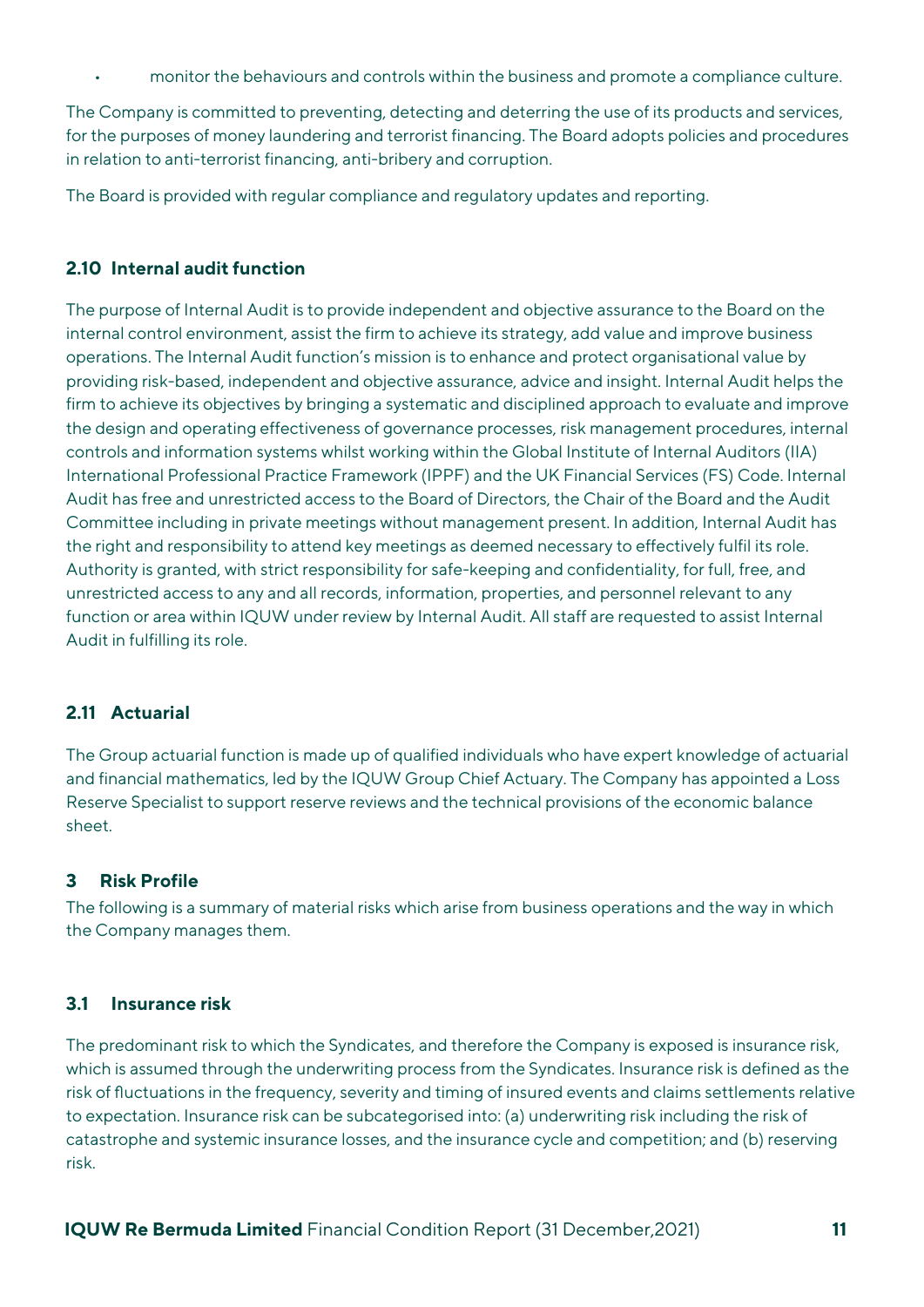#### <span id="page-11-0"></span>**3.2 Underwriting risk**

Underwriting risk is defined as the risk that insurance premium will not be sufficient to cover future insurance losses and associated expenses. Underwriting risk also encompasses people, process and system risks directly related to underwriting.

The Managing Agency Board sets the Syndicates' underwriting strategies and risk appetites, seeking to benefit from identified opportunities considering other relevant anticipated market conditions.

The Managing Agent and therefor the Company aims to manage underwriting risk:

- to achieve acceptable profits and return on equity by ensuring that insurance risks are carefully selected in accordance with the underwriting strategy and risk appetite tolerances, underwritten in accordance with risk strategy and priced to reflect the underlying risk; and
- to mitigate excess insurance risk using optimal reinsurance arrangements.

#### <span id="page-11-1"></span>**3.3 Reserving risk**

Reserving risk is defined as the risk that reserves set in respect of insurance claim losses are ultimately insufficient to fully settle these claims and associated expenses.

The Company aims to manage reserving risk:

- to minimise reserve volatility through robust reserving and application of actuarial modelling approaches; and
- to monitor reserve adequacy and performance on an ongoing basis

The Company's provision estimates are subject to regular and rigorous review by senior management from all areas of the business including independent actuaries.

The final provisions are approved by the Company's Board

Sources of uncertainty in the estimation of future claim payments

There are many risks associated with insurance contracts, and this means that there is a considerable amount of uncertainty in estimating the future settlement cost of claims. There is uncertainty in both the amounts and the timing of future claim payment cash flows.

Claims paid are claims transactions settled prior to the reporting date including settlement expenses allocated to those transactions.

Unpaid claims reserves are made for known or anticipated liabilities which have not been settled prior to the reporting date.

Included within the provision is an allowance for the future costs of settling those claims.

The Company relies on actuarial analysis to estimate the settlement cost of future claims. Via a formal governed process, there is close communication between the actuaries and other key stakeholders, such as the underwriters, claims and finance teams when setting and validating the assumptions. The unpaid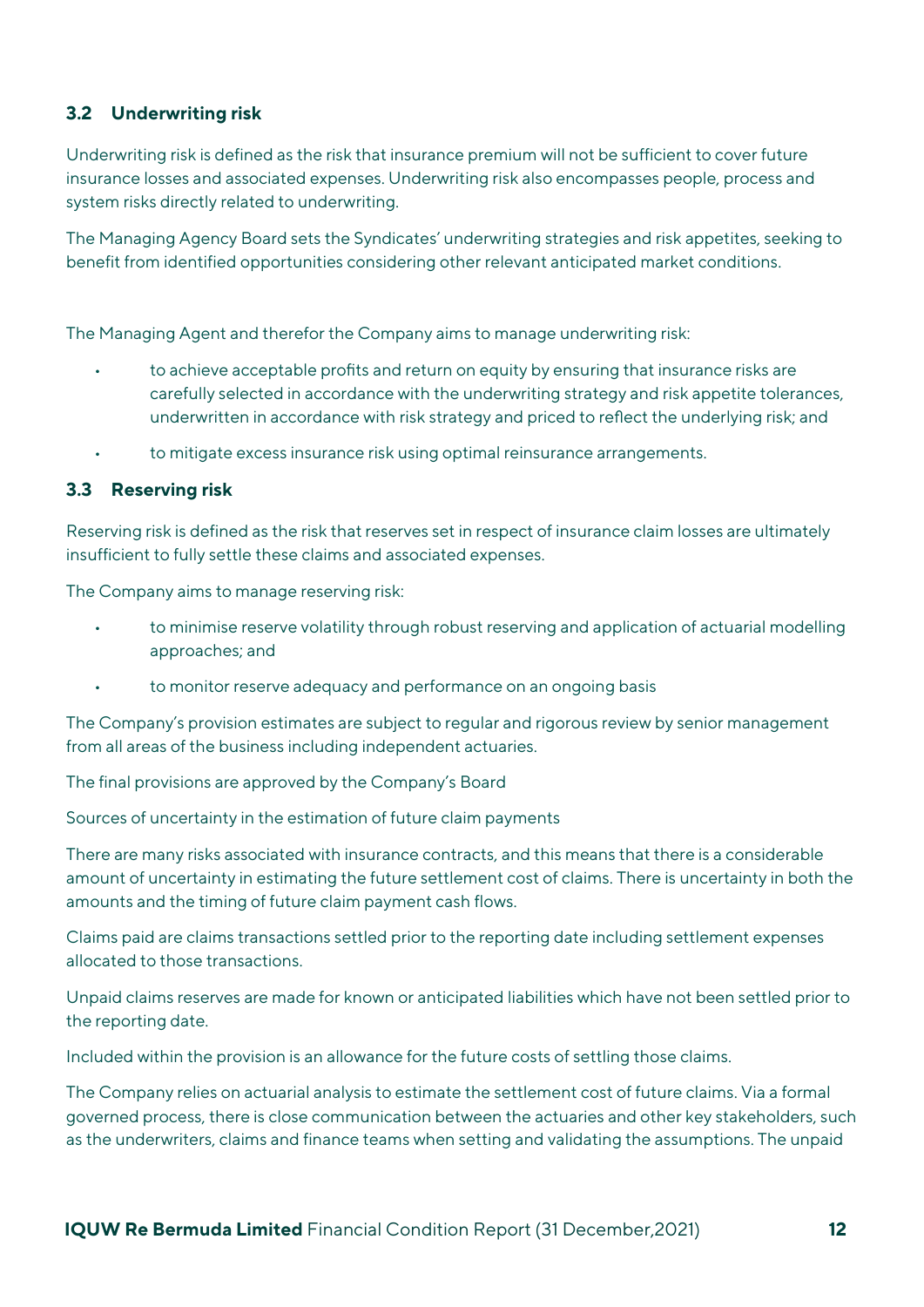claims reserve is estimated based on prior experience and current expectations of future cost levels. Allowance is made for the current premium rating and inflationary environment.

The claim reserves are estimated on a best estimate basis, considering current market conditions and the nature of risks being underwritten.

Estimates of where claim liabilities will ultimately settle are adjusted each reporting period to reflect emerging claims experience. Changes in expected claims may result in a reduction or an increase in the ultimate claim costs and a release or an increase in reserves in the period in which the change occurs.

Booked reserves are held with a margin above the best estimate to help mitigate the uncertainty within the reserve estimates. As the best estimate matures and becomes more certain, the management margin is gradually released in line with the reserving policy.

#### <span id="page-12-0"></span>**3.4 Financial risk**

The Company is exposed to financial risk through its ownership of financial instruments including financial liabilities. The key financial risk for the Company is that the proceeds from its financial assets and investment return there on are not sufficient to fund its obligations. The most important elements that could result in such an outcome relate to reliability of fair value measures, credit risk, price risk, currency risk, interest rate risk and liquidity risk.

#### <span id="page-12-1"></span>**3.5 Credit risk**

Credit risk arises where counterparties fail to meet their financial obligations in full as they fall due. The primary sources of credit risk for the Company are:

- Reinsurers; Whereby reinsurers may fail to pay valid claims against a reinsurance contract held by the Syndicates, which in turn would impact the Company through the quota share arrangement.
- Brokers and intermediaries; Whereby the counterparties fail to pass on premium or claims collect on behalf of the Syndicates, which in turn would impact the Company through the quota share arrangement.
- Investments; Whereby issuer default results in the Company losing all or part of the value of a financial instrument.

The concentrations of credit risk exposures held by insurers could be material because of the specific nature of reinsurance markets and the extent of investments held in financial markets. In both markets, the Syndicates interact with several counterparties that are engaged in similar activities with similar customer profiles, and often in the same geographies and industry sectors. Consequently, as many of these counterparties are themselves exposed to similar economic characteristics, one single localised or macroeconomic change could severely disrupt the ability of several counterparties to meet the Syndicates' contractual terms and conditions, and thus that of the Company.

The core business is to accept significant insurance risk, the appetite for other risks is low. Acceptable levels of credit risk are maintained by the Corporate Member by placing limits on exposure to singular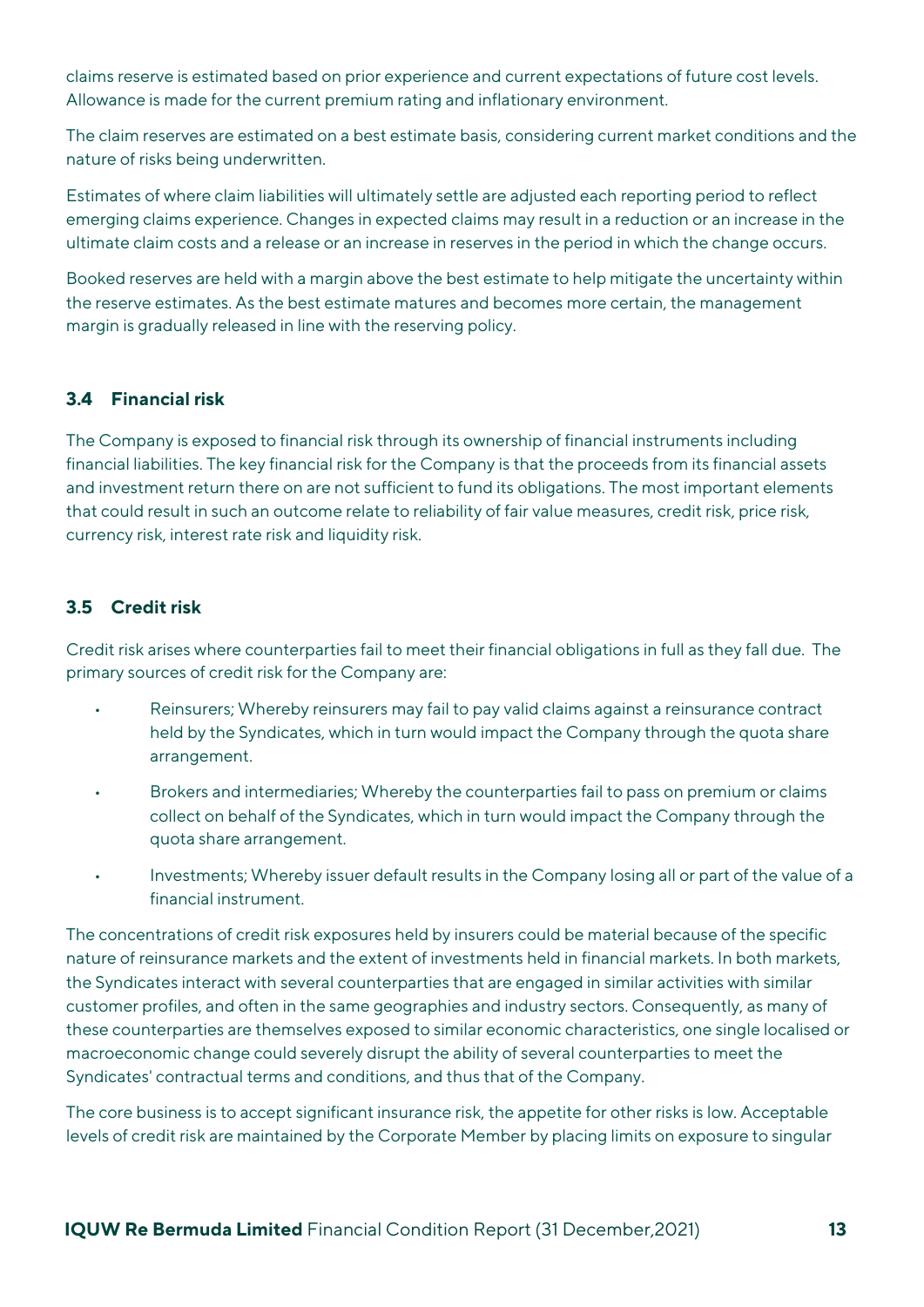and group counterparties, and to geographical and industry segments. Such risk limits are subject to regular review.

The Syndicates' exposure to brokers and insurance intermediaries which would impact the quota share arrangement is managed via a stringent credit policy. IQUW Group's credit control function monitors the ageing and collectability of debtor balances, with credit evaluations on all relevant counterparties

The Company is exposed to counterparty risk with respect to cash and cash equivalents, and investments and other deposits. This exposure is from its quota share agreement with the Corporate Member and underlying participations on Syndicate 281 and Syndicate 1856 but also the Company's own assets.

Counterparty credit risk is managed by concentrating debt and fixed income investments in high-quality instruments, including an emphasis on government bonds. Investments are primarily only in liquid securities and with counterparties that have a credit rating equal to investment grade or better.

Guidelines are imposed on external investment managers in relation to the constituents of the investment portfolios. These guidelines specify the acceptable asset classes, duration, and credit ratings. The performance of the investment managers is regularly reviewed to confirm adherence to these guidelines.

Given the investment portfolio's high credit ratings, significant any counterparty failures are not expected to impact the Company's ability to meet obligations.

#### <span id="page-13-0"></span>**3.6 Foreign exchange risks**

Most of the Syndicate 218 gross premium written is in UK Pound Sterling which is the functional currency of the Syndicate. Consequently, movements in the UK Pound Sterling against US Dollar exchange rate may have a material impact on the Company's financial performance and position.

#### <span id="page-13-1"></span>**3.7 Price risk**

Shares, other variable yield securities and units in unit trusts that are recognised on the balance sheet at their fair values are susceptible to losses due to adverse changes in price. This is referred to as price risk and forms part of market risk.

These investments are well diversified within high quality, liquid securities. Guidelines are imposed on the investment managers that set out minimum credit ratings, maximum durations, diversification requirements across industry sectors, and concentration limits in any one industrial sector or counterparty.

Listed investments are recognised on the balance sheet at the quoted bid price. If a current price from an active market or from a recent transaction of an identical asset is not available, then a fair valuation technique using observable and unobservable market data is used. This includes using discounted cash flow models and other valuation techniques that are commonly used by investment managers and custodians.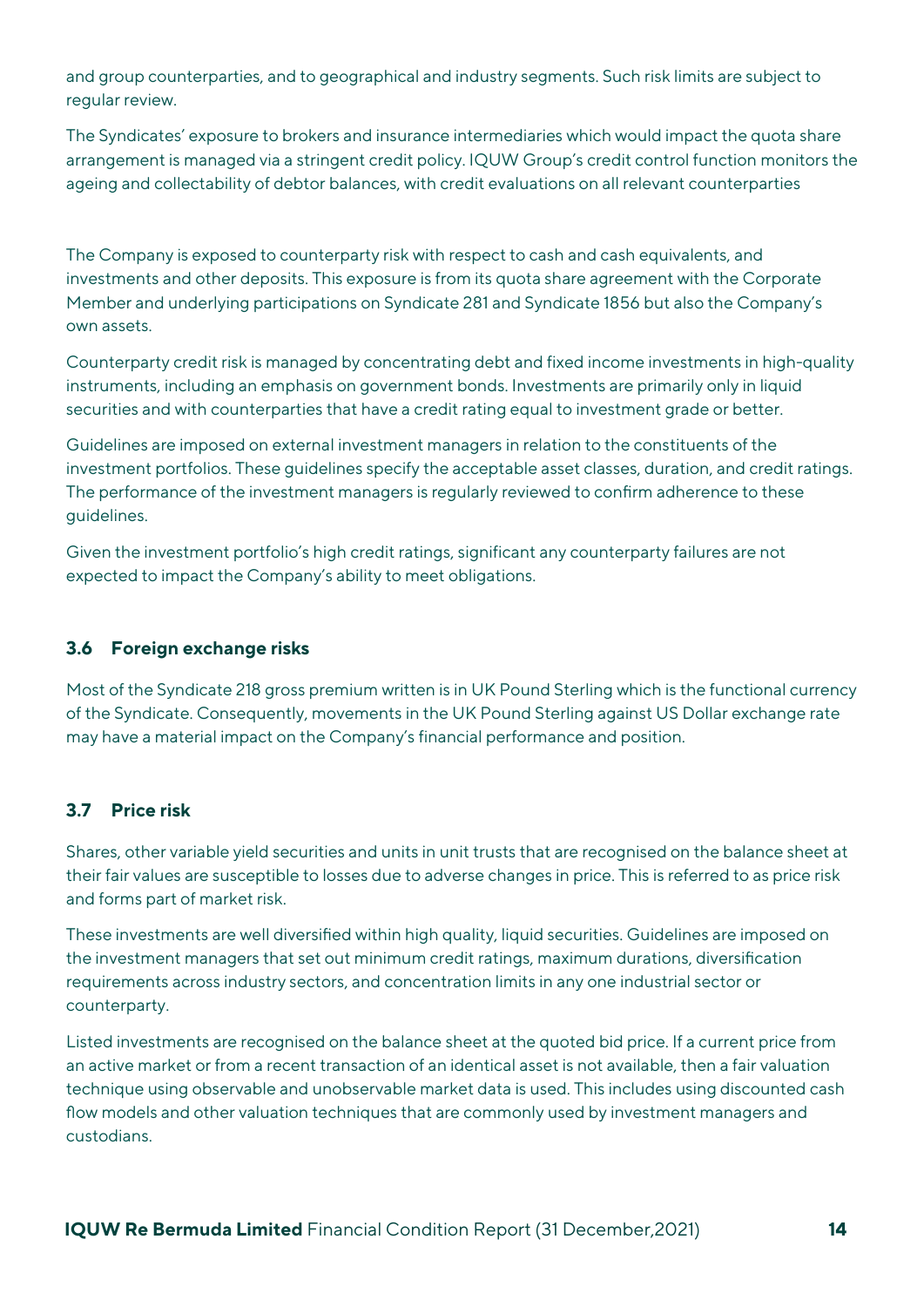#### <span id="page-14-0"></span>**3.8 Interest rate risk**

The majority of the Company's investments comprise fixed income securities. The fair value of the investment in fixed income securities is inversely correlated to the movement in market interest rates. If market rates fall, the fair value of the Company's fixed interest investments would tend to rise and vice versa.

Fixed income assets are predominantly invested in high quality corporate, government, supranational and residential mortgage backed securities. The investments typically have relatively short durations and terms to maturity.

#### <span id="page-14-1"></span>**3.9 Liquidity risk**

Liquidity risk arises where cash may not be available to pay obligations when due at a reasonable cost. The Company is exposed to cash calls on its available cash resources, mostly for the settlement of claims. The Company's approach is to maintain a large proportion of liquid assets that can be converted to cash at short notice without any significant capital loss. These funds are monitored by management on a daily basis. The Directors do not consider that there is a material risk of loss arising from liquidity risk.

#### <span id="page-14-2"></span>**3.10 Operational risk**

Operational risk is the potential for loss arising from the failure of people, process or technology or the impact of external events. The nature of operational risk means that it is dispersed across all functional areas of the Company. Group risk is considered part of operational risk. The Company is dependent upon a number of functions provided by the Group through outsourcing agreements to support its operation. It is noted that other than the risks relating to the outsourcing arrangements, the Company and Group's interest are aligned and therefore the amount of residual Group risk is considered to be small.

Cyber security risk is also considered part of operational risk. Cyber security breaches, could, if they occurred, cause significant financial losses and/or damage to the reputation of the Company.

#### <span id="page-14-3"></span>**3.11 Risk Measurement**

The Risk Management function, in conjunction with senior management, assess the potential impact and probability of each risk and include in the Risk Register if considered material.

Risks are assessed on an Inherent (before controls) and Residual (after controls) basis. A Risk Evaluation Matrix is used to quantify the risks where risks are categorised into five bandings of impact based on an inherent basis relating to factors such as financial, operational and reputational impact.

The quantification of risks in the Risk Register is carried out by the Risk Owners using historical information and judgement. Quarterly, the Risk Owners will review and update the risk ratings on the Risk Register by assessing the performance effectiveness of each internal control.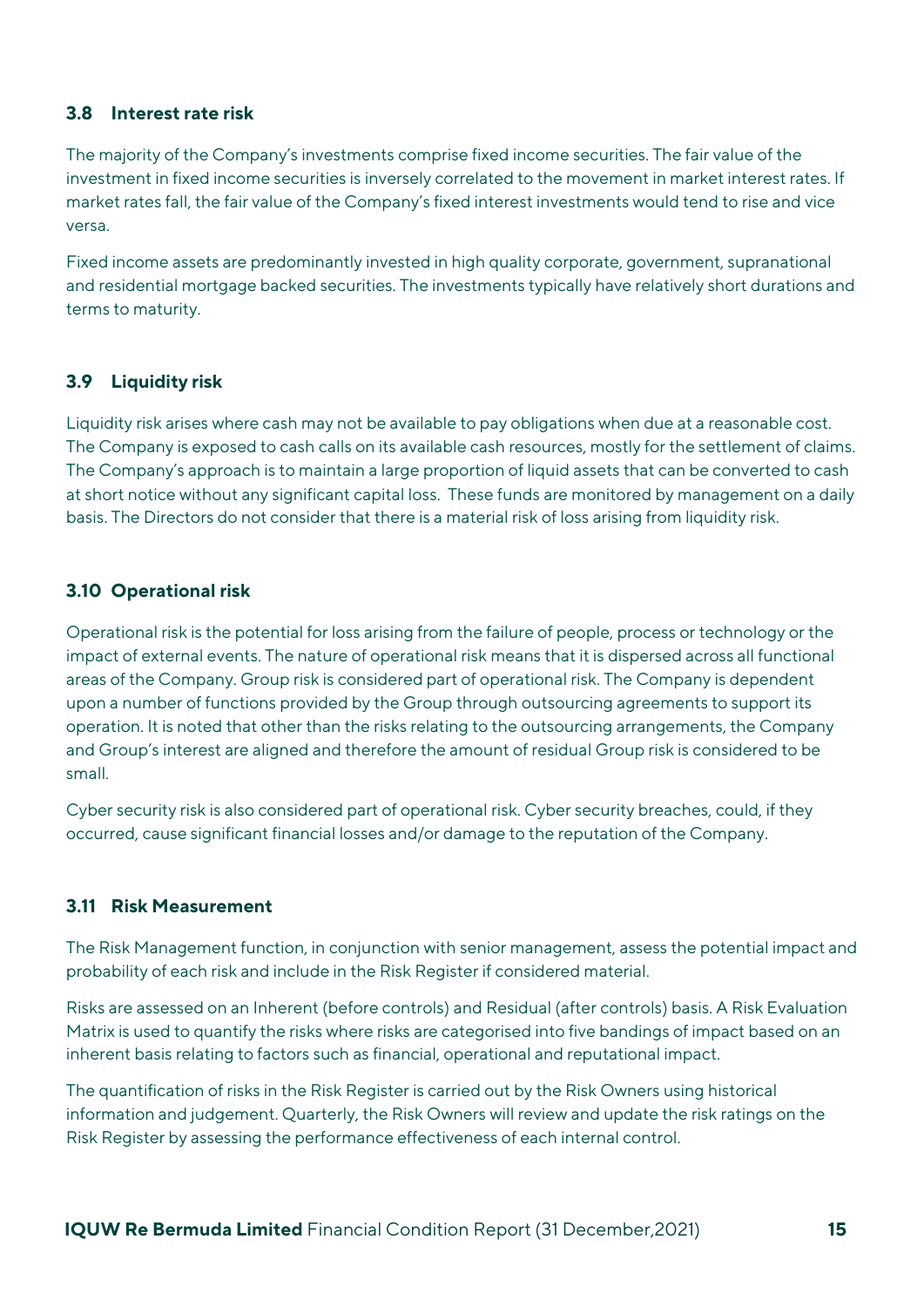The Risk Management function operates as a second line of defence, working closely with the business whilst maintaining its independence. The responsibilities of the risk management team include:

- Development of Risk Management Strategy, Principles and Policy;
- Design and implementation of appropriate risk processes;
- Facilitate and co-ordinate the risk management activity across the company, including the identification, assessment, mitigation and monitoring of all material risks;
- Ensuring that any actions arising as a result of the monitoring are addressed and monitored;
- Identify and assess the potential impact of emerging risks;
- Provide advice, consultation and training to business functions on risk and control related matters;
- Provide Risk Management reports to the ARCC and the Board on the risk profile (in context of the agreed Risk Appetite), control framework, emerging risks and risk events;
- Prepare CISSA reports, ensuring that all material risks (including any not covered by the BSCR) are adequately highlighted and addressed;
- Facilitate the defining of the Stress, Scenario and Reverse Stress tests, and the relevant management actions and contingency plans;
- Co-ordination of assurance activities with Compliance and Internal Audit; and
- Keeping a log of risk events and near misses, recording changes in procedures that are recommended to prevent or reduce the effects of their reoccurrence and reporting them to the ARCC and the Board.

#### **Investment in assets in accordance with the prudent person principles of the code of conduct**

The Prudent Person Principle is embedded in Solvency II and is used to guide investments. Investment Management is outsourced to Conning Investment Management Ltd with the investment mandate approved by the Board. Assets are invested to ensure the security, quality, liquidity and profitability of the portfolio. Assets held to cover technical provisions are invested in a manner appropriate to the nature and duration of liabilities. Assets are diversified in such a way that there is no over reliance on, or concentration of risk in, any particular asset, issuer, group of undertaking, geography, asset class or other risk attribute

#### <span id="page-15-0"></span>**4 Solvency valuation**

The valuation bases, assumptions and methods used to derive the values of statutory assets and liabilities are described below.

#### <span id="page-15-1"></span>**4.1 Investments**

The Company outsources investment management to Conning Investment Management Ltd. The Company primarily invests in short duration fixed income assets which have relatively active secondary markets. Prices are obtained from a variety of reliable third-party sources.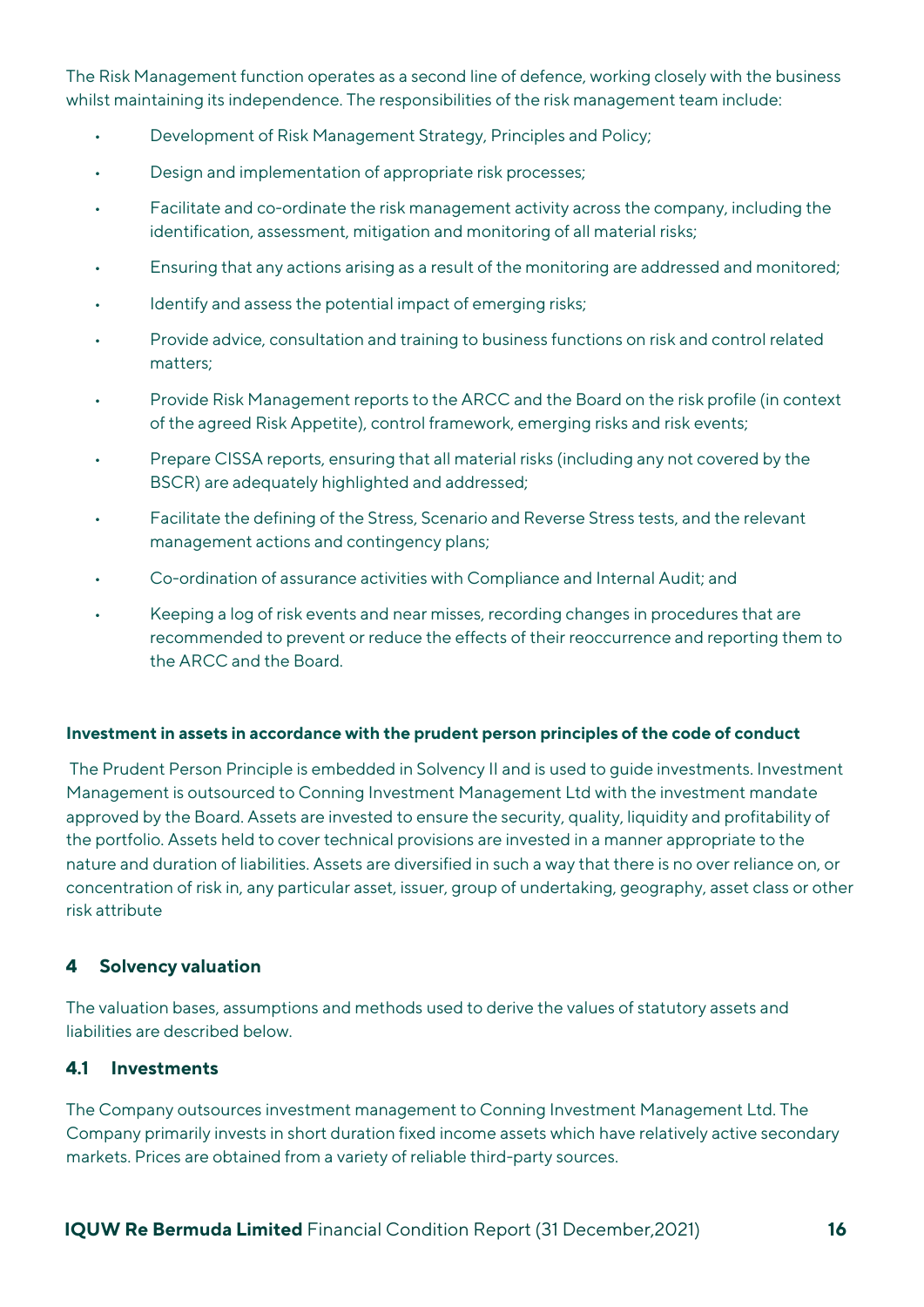#### <span id="page-16-0"></span>**4.2 Technical provisions**

Reserves are recorded when reported to the Company by the Corporate Member. No additional risk margin has been added by the Company for the period to 31 December 2021.

The statutory valuation of the Company's reserve provisions in its Economic Balance Sheet at 31 December 2021 is as follows:

| <b>General Business Reserves</b>                                  | <b>2021 USD</b>  |
|-------------------------------------------------------------------|------------------|
| Gross loss and loss expense provisions at beginning of the period |                  |
| Less: Reinsurance recoverable at beginning of the period          |                  |
| Net loss and loss expense provisions at beginning of the period   |                  |
|                                                                   |                  |
| Net losses incurred and net loss expenses incurred related to:    |                  |
| Current period                                                    | 114 <sub>m</sub> |
| Prior period                                                      |                  |
| Total net losses incurred and net loss expenses incurred          | 114 <sub>m</sub> |
|                                                                   |                  |
| Less: Losses and loss expenses paid or payable related to:        |                  |
| Current period                                                    | 41 <sub>m</sub>  |
| Prior period                                                      |                  |
| Total losses and loss expenses paid or payable                    | 41 <sub>m</sub>  |
| Foreign exchange and other                                        | (1m)             |
| Net loss and loss expense provisions at end of the period         | 72m              |
| Add: Reinsurance recoverable at end of the period                 |                  |
| Gross loss and loss expense provisions at end of the period       |                  |

#### <span id="page-16-1"></span>**4.3 Other assets and liabilities**

The recorded value of other assets and other liabilities reflects their fair value due to their short-term nature.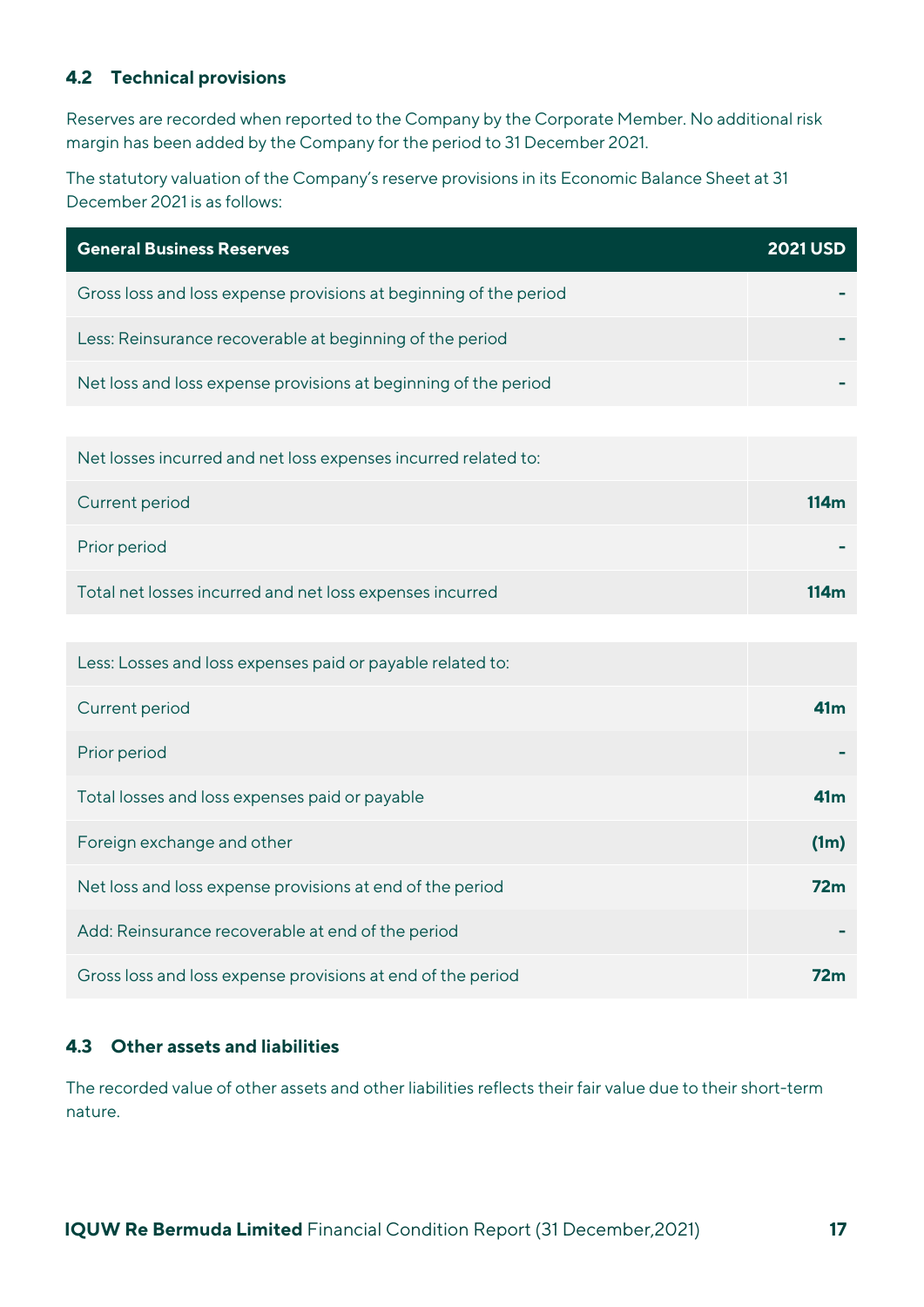#### <span id="page-17-0"></span>**5 Capital management**

#### <span id="page-17-1"></span>**5.1 Capital management policy**

The Company has issued 120,000 fully paid US\$1 shares to IQUW Midco (Bermuda) Limited. The shares have attached to them full voting, dividend, and capital distribution (including winding up) rights. The shares do not confer any rights of redemption. The remaining capital consists of US\$301.4m contributed surplus.

The Company completes the BSCR on an annual basis. Solvency and capital requirements are considered by management during the decision-making process for underwriting and investment transactions and solvency is reviewed at each Board meeting.

#### **Eligible Capital**

Eligible capital is categorised by tiers in accordance with the Eligible Capital Rules. The Eligible Capital of the Company as of 31 December 2021 is as set out below.

| <b>Total Capital</b>  | \$286,069,000 |
|-----------------------|---------------|
| Tier 3 Capital        | SO            |
| <b>Tier 2 Capital</b> | SO            |
| <b>Tier 1 Capital</b> | \$286,069,000 |

#### **At 31 December 2021, Eligible Capital for the Company as applied to its Minimum Margin of Solvency (MSM) and ECR was categorised as**

| <b>Tier</b>           | <b>Applied to ECR</b> | <b>Applied to MSM</b> |
|-----------------------|-----------------------|-----------------------|
| <b>Tier 1 Capital</b> | \$286,069,000         | \$286,069,000         |
| <b>Tier 2 Capital</b> | \$0                   | \$0                   |
| <b>Tier 3 Capital</b> | \$0                   | \$0                   |

#### **Confirmation of eligible capital subject to transitional arrangements.**

None

#### **Identification of any encumbrances on capital.**

The Company is required to provide Funds at Lloyd's ("FAL") in respect of its Quota Share Agreement with the Corporate Member. The level of FAL that Lloyd's requires a member to maintain is determined by Lloyd's based on Prudential Regulation Authority (PRA) requirements and resources criteria. FAL has regard to a number of factors including the nature and amount of risk to be underwritten by the member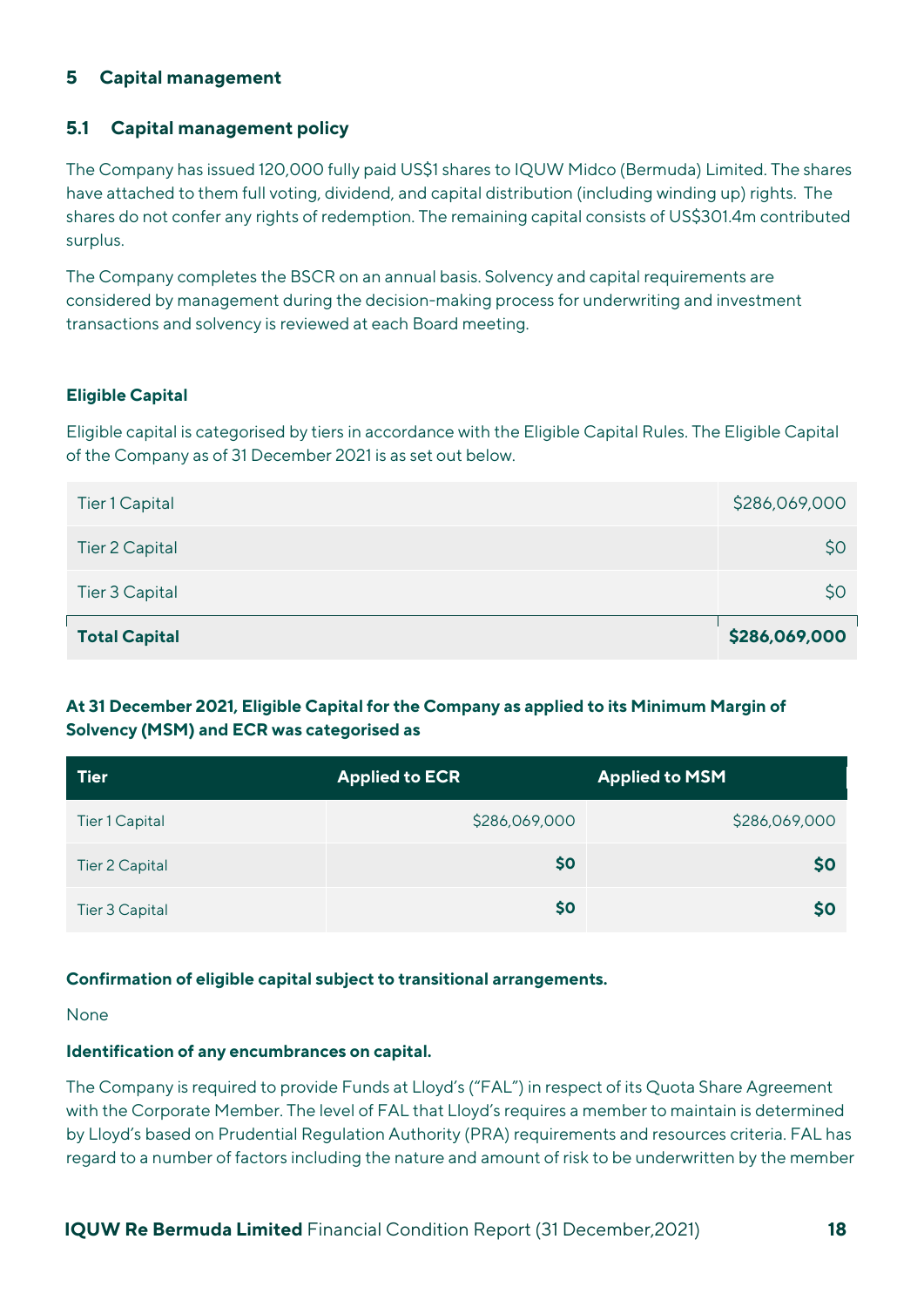and the assessment of the reserving risk in respect of business that has been underwritten. As at 31 December 2021, restricted cash and cash equivalents held in FAL amounted to \$26.6m and restricted investments held in FAL amounted to \$239m.

#### **Identification of ancillary capital instruments approved by the Bermuda Monetary Authority**

None

#### **Identification of differences in shareholder's equity as stated in the financial statements versus available statutory capital and surplus.**

The only difference between UK GAAP equity and available surplus is an adjustment to disallow prepaid expenses.

#### **ECR and MSM requirements at the end of the reporting period:**

| ECR                        | \$154,858,000 |
|----------------------------|---------------|
| Minimum Margin of Solvency | \$51,831,000  |

The Company was in compliance with ECR and MSM requirements as of 31 December 2021.

#### **Approved Internal Capital Model**

None

#### <span id="page-18-0"></span>**6 Subsequent events**

Certain policies underlying the QSA provide insurance cover in respect of claims arising out of war events and consequently the Company has exposures relating to the events in the Ukraine and its impacts in the region. This includes property, cargo, aviation and specialty interests.

At this stage, no claims have been received and any likely claims are being evaluated. Syndicate 1856 has purchased reinsurance to cover the aggregation of claims. The Company's investments do not contain any direct exposure to events in the Ukraine or Russia.

<span id="page-18-1"></span>On 24 February 2022 the ultimate parent of the Company, IQUW Holding Bermuda Limited raised additional \$60 million of equity to support underwriting the business. The additional capital raised will be transferred to IQUW Re Bermuda Limited.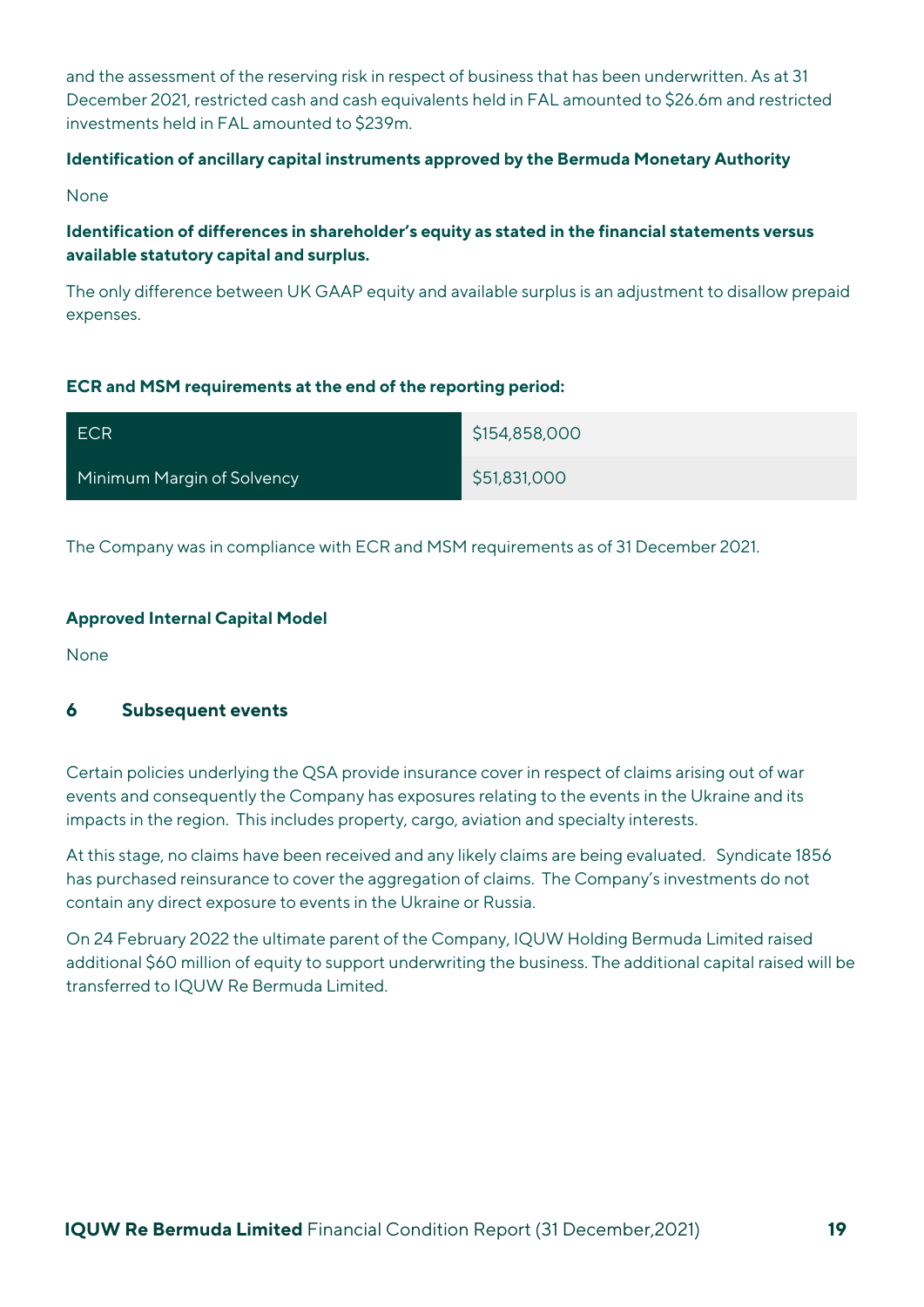#### **7 Declaration**

To the best of our knowledge and belief, this Financial Condition Report represents the financial condition of the Company in all material respects.

Stephen Young

Stephen Young Director

 $H_{c}-T_{h}B$ 

Helen Thornton Director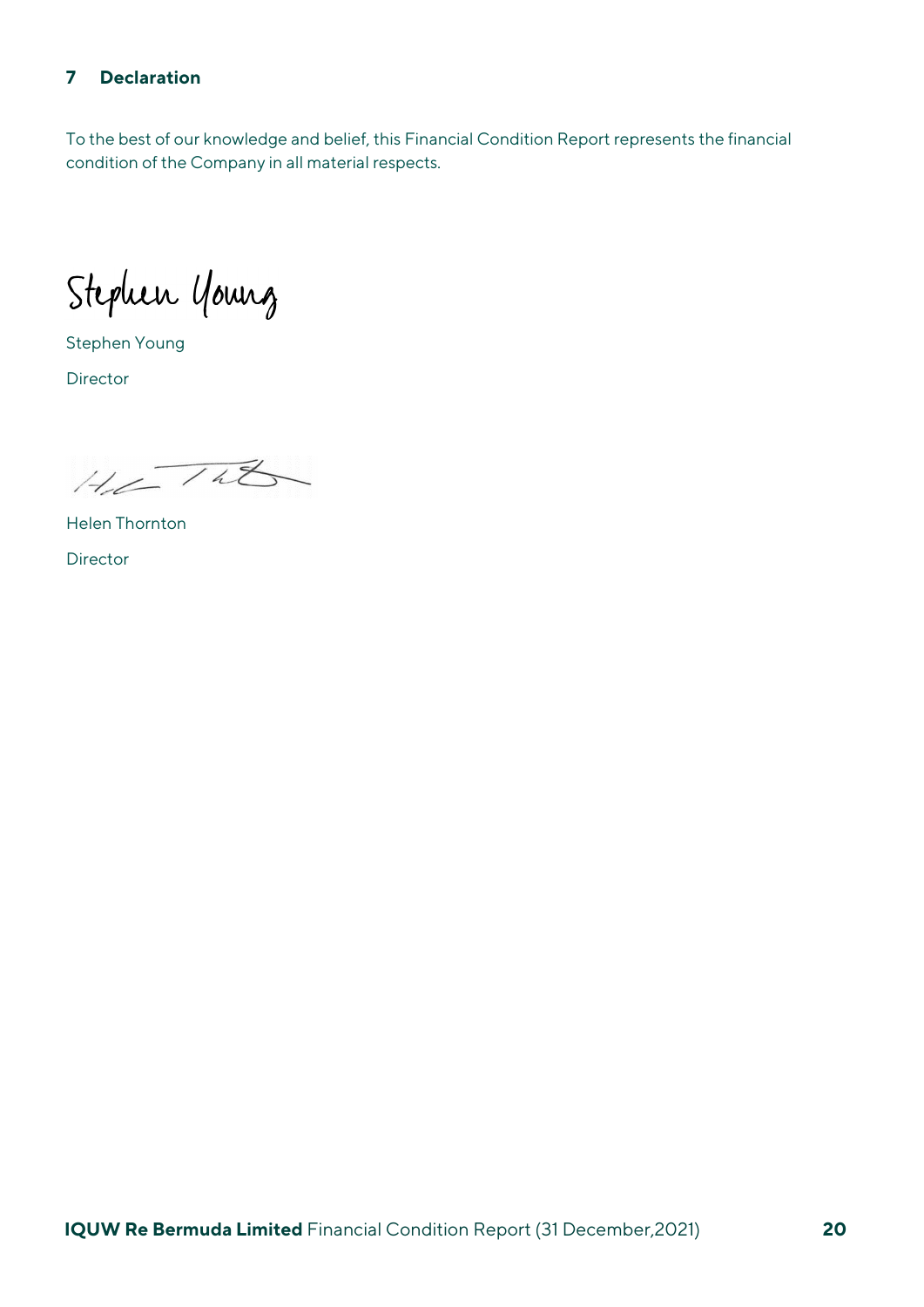#### <span id="page-20-0"></span>**Appendix 1 – Directors**

#### *Kevin Kelley (non-executive director)*

Kevin has a long and distinguished career in the insurance industry. He spent more than 30 years at Lexington Insurance Co, the surplus lines business of American International Group Inc., where he held the position of Chairman and CEO and helped build it into the leading excess and surplus lines insurer in the United States. In 2008 he joined Ironshore as Chairman and CEO to lead the newly launched specialty insurer. As chairman and CEO and of Ironshore, he oversaw the company from its start-up beginnings into a global excess and surplus specialty lines insurance carrier. Kevin also expanded Ironshore's international and U.S. presence with a network of local offices offering diverse, specialty insurance coverages throughout its global platforms in United States, Bermuda and at Lloyd's. He led Ironshore until it was purchased by Liberty Mutual in 2017. Most recently he was the Vice Chairman, Global Risk Solutions, Liberty Mutual Group.

#### *Robert Deutsch (non-executive director)*

Bob Deutsch is Chairman of Pelican Ventures, a private insurance-focused investment firm whose portfolio companies include Ariel Re and Tango Specialty. He also serves on the boards of Mosaic Insurance, Wilton Re and M.M. LaFleur and is a Senior Advisor to Aquiline Capital Partners and Assured Allies.

Previously, Bob held numerous key leadership and strategy roles across the industry. He was the Managing Director of North American Life & Health, the insurance division of GE Capital. There he was responsible for significantly reducing the risk inherent in the long-term care and structured settlement annuity books of business. Previously he was the Chief Strategy Officer for Hamilton Insurance Group from July 2014 to December 2017, as well as the CEO of Hamilton USA from October 2015 to October 2016.

Before joining Hamilton, Bob was Managing Director of GCP Capital Partners, starting in February 2010. He was a founder and the CEO of Ironshore Inc., an insurance company established in 2006. From 1999 to 2004, he was CFO of CNA Financial. Before joining CNA, he was one of the founders of Executive Risk (now part of Chubb), where he was President of its insurance subsidiaries, the Chief Actuary and the CFO. Prior to joining Executive Risk in 1987, he worked for Swiss Re and Ernst & Young.

Bob was Director of Acrisure, Beazley, Chaucer, Darwin, Enstar, Platinum Underwriters and others. He currently serves as a Trustee of Renbrook School and Emeritus Trustee of The Actuarial Foundation.

#### *Brent Stone (executive director)*

Brent Stone joined Abry in 2002. He has originated, supervised and sold numerous companies in Abry's targeted sectors. Areas of focus have included insurance services, healthcare IT, education, and entertainment. Prior to joining Abry, Brent worked for several investment banks, including Credit Suisse First Boston, Donaldson, Lufkin and Jenrette and Chase Securities.

Brent is a graduate of Cornell University and currently serves on the Cornell University College of Agriculture and Life Sciences Advisory Council and the Cornell University Council.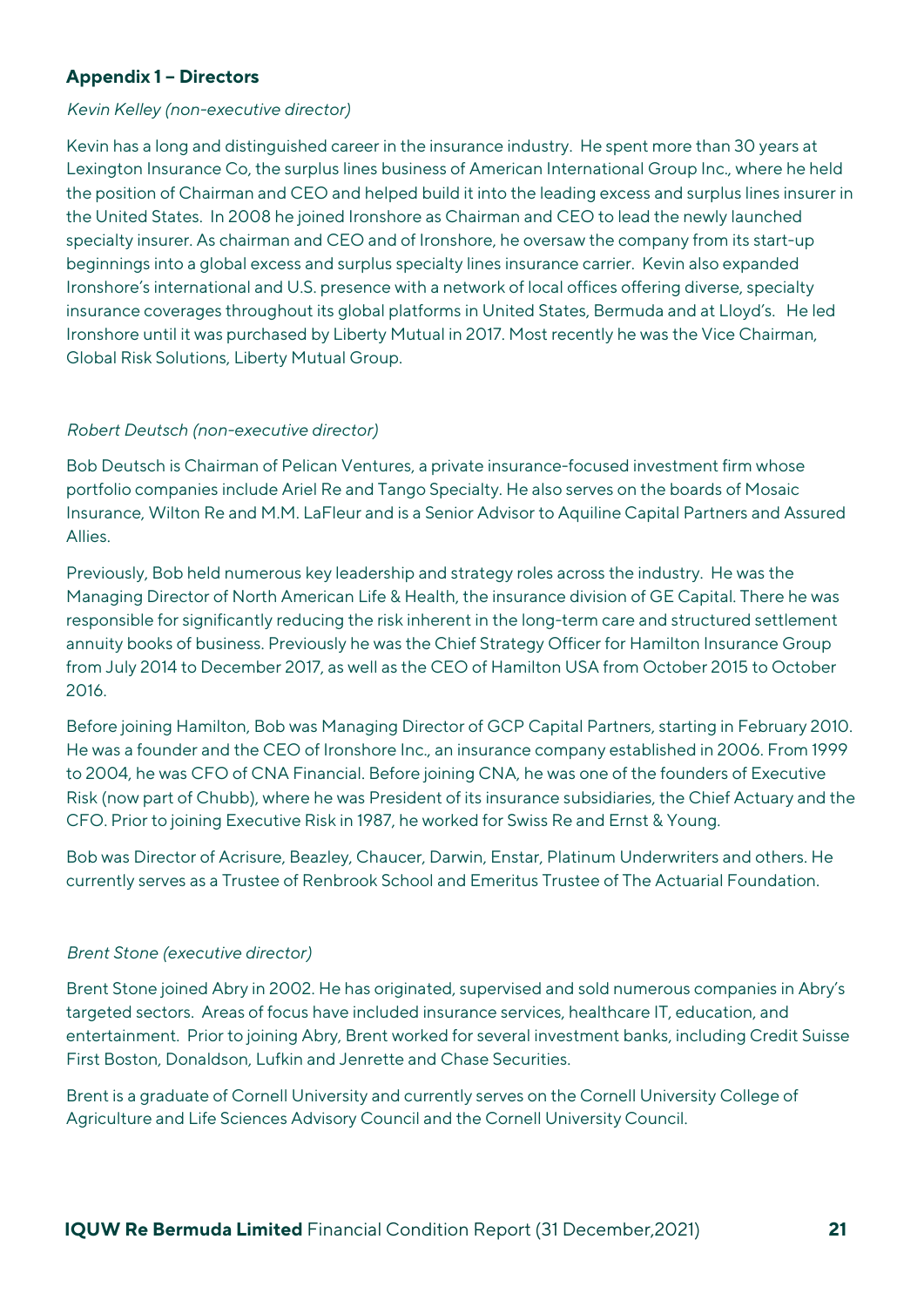#### *Peter Bilsby (executive director)*

Peter Bilsby currently serves as IQUW Group Chief Executive Officer, operating two syndicates at Lloyd's.

IQUW (Syndicate 1856) is a new property, commercial and specialty insurance and reinsurance business, developing new ways to combine data, intelligent automation and human expertise to make accurate decisions, fast.

ERS (Syndicate 218) is a leading, 70-year-old, UK motor insurer, providing quality personal and commercial insurance solutions that insures customers livelihoods and passions.

Prior to IQUW Group, Peter was the Chief Executive Officer of the Talbot Group and Global Head of Specialty of the AIG Group. Prior to this, Peter served as Managing Director of Talbot and Director of Underwriting, where he was instrumental in the development of the overall strategy of the business, including pricing, catastrophe modelling, operations and claims.

Peter joined Talbot in September 2009, as Head of Global Aerospace from XL London Market Ltd. During his time at XL, Peter was accountable for the Global Aviation P&L of \$500m, in conjunction with their Head of Specialty responsible for the strategic development of Specialty lines.

Prior to XL, Peter held the role of Managing Director for the Aviation Division of Markel International.

Peter has over 30 years' experience in the insurance market and has served on various senior committees throughout his career.

#### *Richard Hextall (executive director)*

Richard is the Group CFO. Previously he was the Chief Finance & Operations Officer from 2011 onwards and the Group CFO of Amlin plc from 1999 to 2017, where his leadership responsibilities included the finance, investments, actuarial and operations functions. Richard is a highly experienced re(insurance) executive. He was instrumental in growing Amlin from c £500m GWP in 1999 to over £3bn in 2016 and setting up Amlin Bermuda in 2005 raising \$1bn within 3 months. He also played a key role in setting up Leadenhall Capital Partners and was part of the Leadership team.

Richard started his career at Deloitte & Touche and progressed to Director specialising in the insurance and financial services sector, responsible for management of portfolio of clients, incorporating audit and advisory work. He also managed the administration of Financial Institutions Group, in support of Lead Partners, after becoming a Director.

Richard was the Chairman of the LMA Finance Committee and a Director of the Lloyd's Market Association and a Member of the Lloyd's Investment Committee.

*Stephen Young (executive director)*